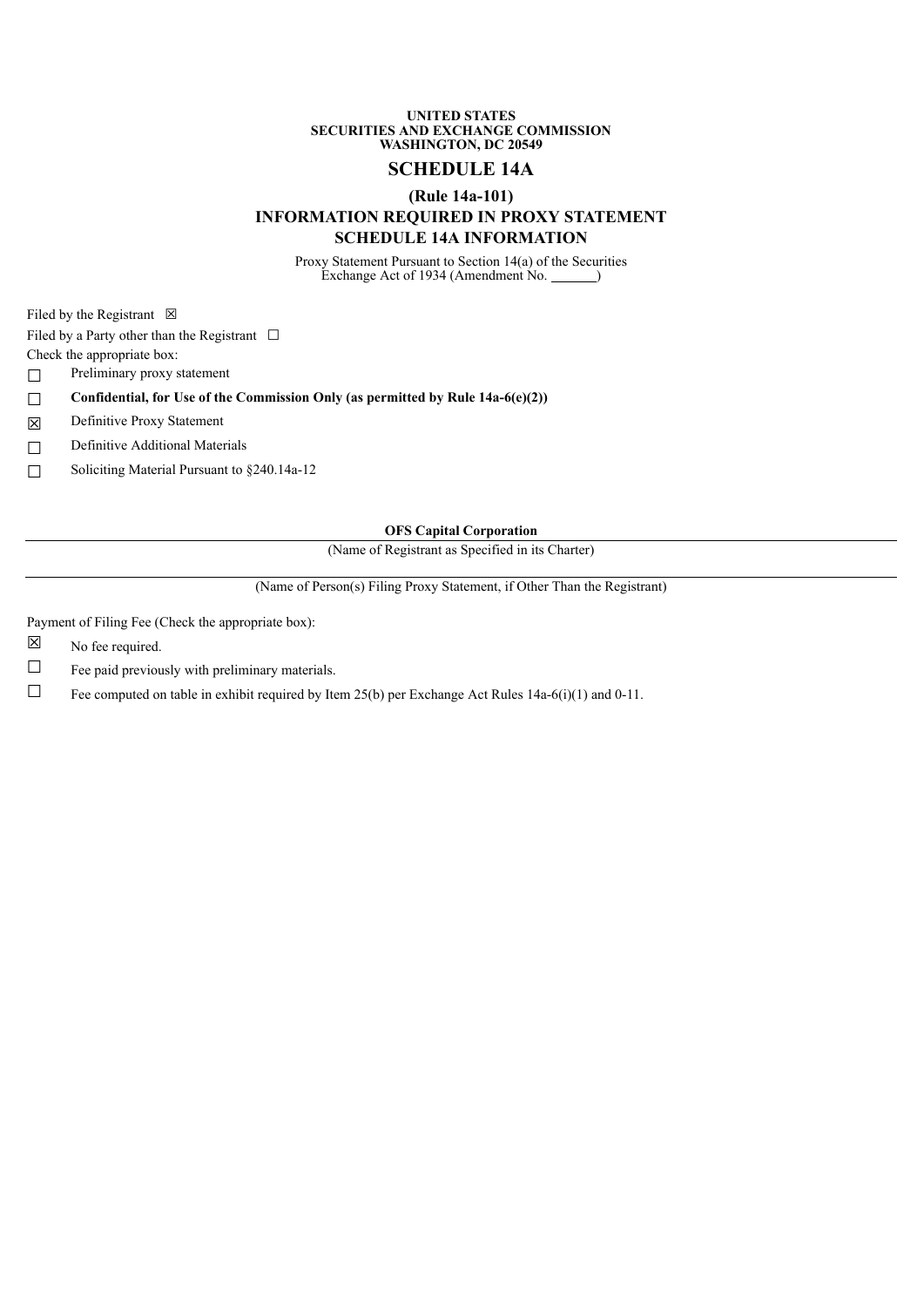

**NOTICE OF SPECIAL MEETING OF STOCKHOLDERS** *To Be Held On June 8, 2022*

Notice is hereby given to the owners of shares of common stock (the "Stockholders") of OFS Capital Corporation (the "Company," "we," "our" or "us"), that:

The 2022 Special Meeting of Stockholders of the Company (the "Special Meeting") will be held on the 25th floor of 10 South Wacker Drive, Chicago, Illinois, on June 8, 2022, at 11:00 a.m., local time. The Special Meeting is being held for the following purposes:

- 1. To approve a proposal to authorize flexibility for the Company, with approval of the Board of Directors of the Company (the "Board"), to sell or otherwise issue shares of its common stock (during the next 12 months) at a price below the Company's then current net asset value per share in one or more offerings, subject to certain limitations set forth in the proxy statement for the Special Meeting (including that the cumulative number of shares sold pursuant to such authority does not exceed 25% of the Company's then outstanding common stock immediately prior to each such sale); and
- 2. To transact such other business as may properly come before the Special Meeting or any adjournments, postponements or delays thereof.

## **THE BOARD, INCLUDING THE INDEPENDENT DIRECTORS, RECOMMENDS THAT YOU VOTE "FOR" THE PROPOSAL.**

We encourage you to contact the Company at 847-734-2000 from 8:00 a.m. to 5:00 p.m. (Chicago time) if you have any questions.

The Board of the Company has fixed the close of business on April 13, 2022 as the record date for the determination of Stockholders entitled to notice of, and to vote at, the Special Meeting. Whether or not you expect to be present in person at the Special Meeting, we urge you to mark, sign, date and mail the enclosed proxy card in the postage-paid envelope provided, or register your vote by telephone or through the Internet, so you will be represented at the Special Meeting. Instructions are shown on the proxy card. In the event that there are not sufficient stockholders present for a quorum or sufficient votes to approve a proposal at the time the Special Meeting is convened, the Special Meeting may be adjourned from time to time in order to permit further solicitation of proxies by the Company.

 $222$ 

By Order of the Board of Directors,

Tod K. Reichert *Corporate Secretary*

Chicago, Illinois April 27, 2022

IT IS IMPORTANT THAT YOUR SHARES BE REPRESENTED AT THE SPECIAL MEETING IN PERSON OR BY PROXY. WHETHER OR NOT YOU PLAN TO ATTEND THE SPECIAL MEETING, PLEASE MARK, SIGN, DATE AND RETURN THE ENCLOSED PROXY **CARD IN THE ACCOMPANYING POSTAGE-PAID ENVELOPE, OR REGISTER YOUR VOTE BY TELEPHONE OR THROUGH THE** INTERNET. IF YOU ATTEND THE SPECIAL MEETING AND WISH TO VOTE IN PERSON, YOU WILL BE ABLE TO DO SO AND YOUR VOTE AT THE SPECIAL MEETING WILL REVOKE ANY PROXY YOU MAY HAVE SUBMITTED. YOUR VOTE IS EXTREMELY IMPORTANT. NO MATTER HOW MANY OR HOW FEW SHARES YOU OWN, PLEASE SEND IN YOUR PROXY CARD, VOTE YOUR **SHARES BY TELEPHONE, OR VOTE VIA THE INTERNET, TODAY.**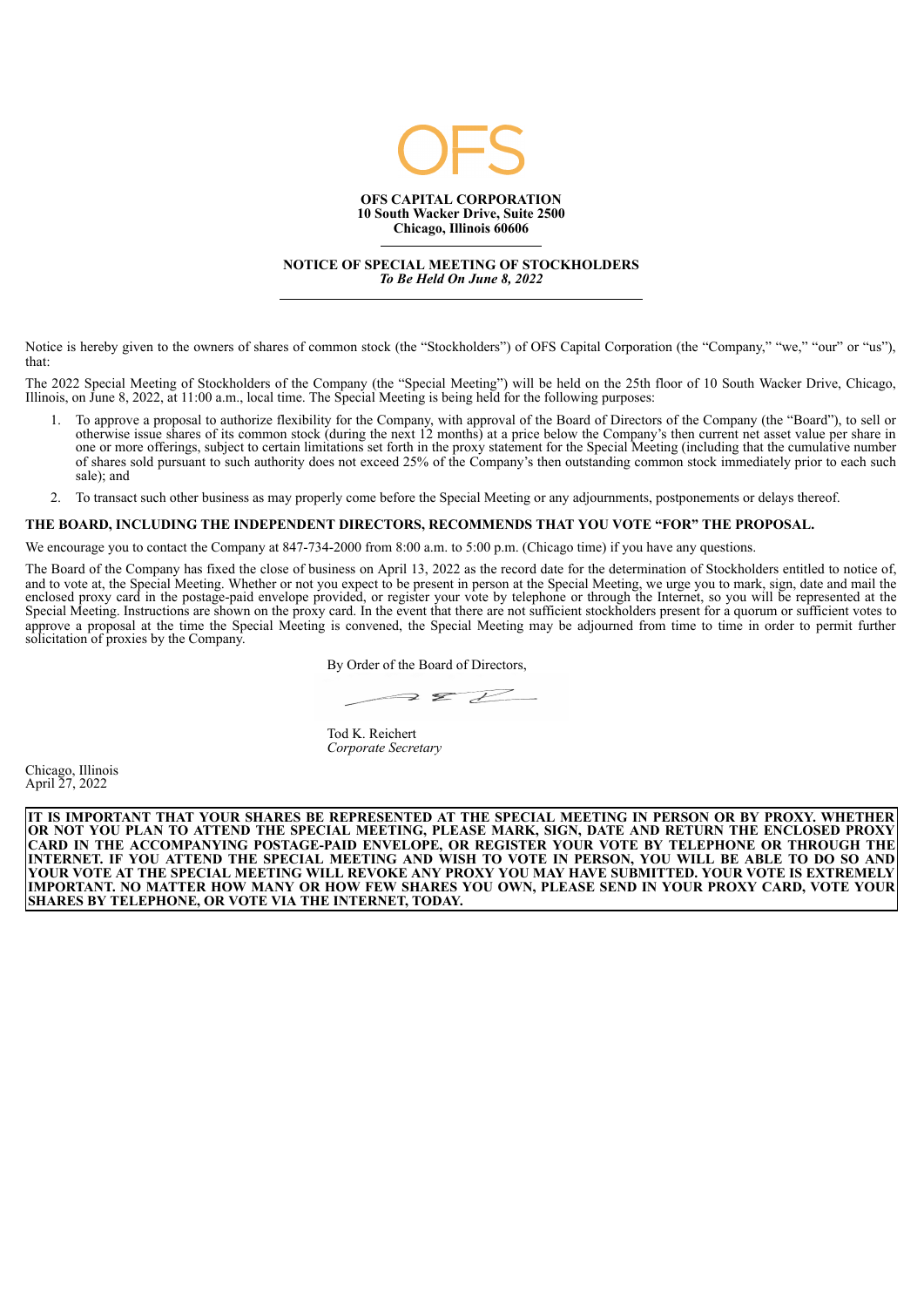

#### **PROXY STATEMENT FOR SPECIAL MEETING OF STOCKHOLDERS TO BE HELD ON JUNE 8, 2022**

This document will give you the information you need to vote on the matter listed on the accompanying Notice of Special Meeting of Stockholders (the "Notice of Special Meeting"). Much of the information in this proxy statement (this "Proxy Statement") is required under rules of the Securities and Exchange Commission ("SEC"); some of it is technical. If there is anything you do not understand, please contact us at 847-734-2000.

This Proxy Statement is furnished in connection with the solicitation by the Board of Directors (the "Board," each member of which is referred to as a "Director") of OFS Capital Corporation (the "Company," "we," "our" or "us"), of proxies to be voted at the Special Meeting (the "Special Meeting") of owners of shares of common stock (the "Stockholders") of the Company and, if the Special Meeting is adjourned, postponed or delayed, at any later meetings, for the purposes stated in the Notice of Special Meeting. The Special Meeting will be held on the 25th floor of 10 South Wacker Drive, Chicago, Illinois, on June 8, 2022 at 11:00 a.m. (local time). This Proxy Statement, the Notice of Special Meeting and the enclosed proxy card are first being sent to Stockholders on or about April 27, 2022.

### **Why is a stockholder meeting being held?**

To address a proposal (the "Proposal") that requires Stockholder approval.

## **What proposal will be voted on?**

Similar to previous years, Stockholders are being asked to authorize flexibility for the Company, with approval of the Board of the Company, to sell or otherwise issue shares of its common stock (during the next 12 months) at a price below the Company's then current net asset value per share in one or more offerings, subject to certain limitations set forth herein (including that the cumulative number of shares sold pursuant to such authority does not exceed 25% of the Company's then outstanding common stock immediately prior to each such sale). However, pursuant to this authority, there is no limit on the discount below NAV at which the Company may sell its common stock during the period this authorization is in effect. No further authorization from Stockholders will be solicited even if the dilution resulting from any such offering or offerings is significant. As you know, in 2020 and 2021, the same proposal was approved by a majority of the Stockholders. The Company did not sell any shares below NAV pursuant to the proposal approved by the majority of Stockholders at the Company's 2021 Special Meeting of Stockholders or 2020 Special Meeting of Stockholders.

### **Will my vote make a difference?**

YES! Your vote is important to the governance of the Company, no matter how many shares you own.

## **Who is asking for your vote?**

The enclosed proxy is solicited by the Board for use at the Special Meeting to be held on June 8, 2022, and, if the Special Meeting is adjourned, postponed or delayed, at any later meetings, for the purposes stated in the Notice of Special Meeting (see previous page).

## **How does the company's board recommend that stockholders vote on the proposal?**

The Board recommends that you vote "FOR" the Proposal.

#### **Who is eligible to vote?**

Stockholders of record at the close of business on April 13, 2022 are entitled to be present and to vote at the Special Meeting or any adjournments, postponements or delays thereof. Each share of common stock is entitled to one vote. Shares represented by duly executed proxies will be voted in accordance with your instructions. If you sign the proxy, but do not fill in a vote, your shares will be voted in accordance with the Board's recommendation. If any other business is brought before the Special Meeting, your shares will be voted by the proxyholders at their discretion according to the Board's recommendation.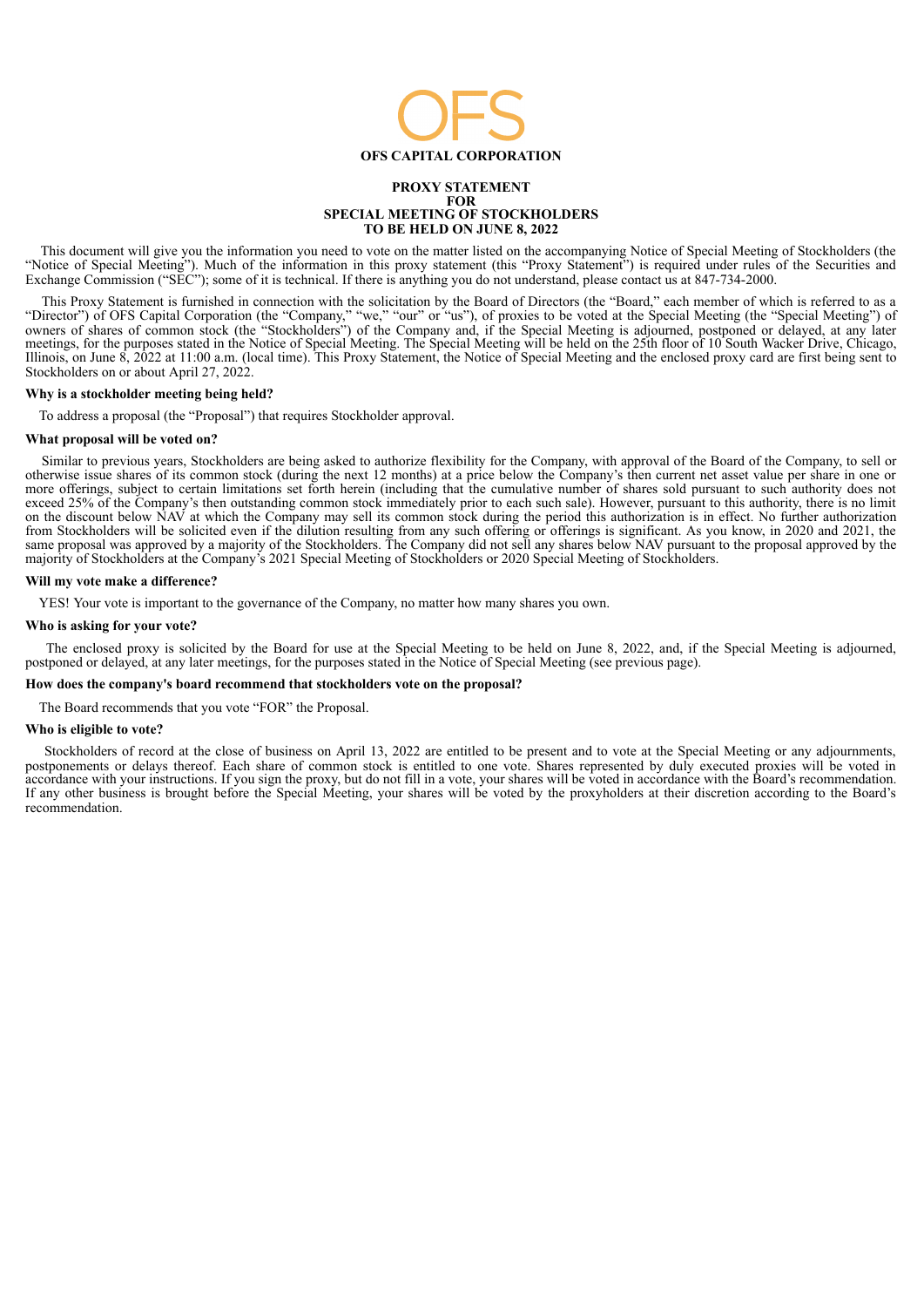#### **What is the difference between a stockholder of record and a beneficial owner of shares?**

Stockholders of record own shares that are registered directly in their name with the Company's transfer agent, American Stock Transfer & Trust Company, LLC. The Notice of Special Meeting, Proxy Statement and proxy card are being sent directly to Stockholders of record by the Company. Stockholders of record have the right to vote in person at the Special Meeting or to grant a voting proxy directly to anyone to vote in their place.

Beneficial owners of shares own shares that are held in a stock brokerage account or by a bank or other nominee. The Notice of Special Meeting, Proxy Statement and proxy card are being forwarded to beneficial owners by their respective broker, bank or other nominee who is considered, with respect to those shares, the Stockholder of record. A beneficial owner has the right to direct its broker, bank or other nominee on how to vote and is also invited to attend the Special Meeting. A beneficial owner may vote shares by voting in accordance with the Notice of Special Meeting, by returning a proxy card to the Company or by making an arrangement with its broker, bank or other nominee concerning how such broker, bank or other nominee should vote its shares. A beneficial owner may also vote his, her or its shares in person at the Special Meeting, if the beneficial owner brings a brokerage statement reflecting its stock ownership as of April 13, 2022, the record date.

### **How do I vote my shares?**

If you are the record holder of your shares, you may vote in one of four ways. You may vote by submitting your proxy by telephone, over the Internet, by mail or you may vote in person at the Special Meeting.

*You may vote by telephone.* You may vote your shares by following the "Vote by Phone" instructions set forth on the enclosed proxy card.

*You may vote over the Internet.* If you have Internet access, you may vote your shares from any location in the world by following the "Vote by Internet" instructions set forth on the enclosed proxy card.

*You may vote by mail.* You may vote by completing, dating and signing the proxy card that accompanies this proxy statement and promptly mailing it in the enclosed postage-paid envelope. You do not need to put a stamp on the enclosed envelope if you mail it in the United States. The shares you own will be voted according to the instructions on the proxy card you mail. If you return the proxy card, but do not give any instructions on a particular matter described in this proxy statement, the shares you own will be voted in accordance with the recommendations of our Board. Our Board recommends that you vote FOR the Proposal.

*You may vote in person.* If you attend the Special Meeting and are a registered stockholder, you may vote by delivering your completed proxy card in person or you may vote by completing a ballot. Ballots will be available at the Special Meeting. If you hold your shares through a bank or broker, you must obtain a legal proxy from your bank or broker in order to vote at the Special Meeting.

#### **How do I vote if my shares are held through a broker?**

Stockholders who hold shares of common stock through a broker, bank or other nominee must follow the voting instructions provided by the broker, bank or nominee, whichever is the record holder. If a Stockholder holds shares of common stock through a broker, bank or other nominee and the Stockholder wishes to vote in person at the Special Meeting, the Stockholder must obtain a legal proxy from the record holder of the Stockholder's shares and present the proxy at the Special Meeting. If the Stockholder does not vote in person at the Special Meeting or does not submit voting instructions to its broker, bank or nominee, the broker, bank or other nominee will not be permitted to vote the Stockholder's shares on non-routine proposals. The Proposal is considered a non-routine proposal. For non-routine proposals, a broker, bank or other nominee that holds shares in street name on behalf of a Stockholder must receive voting instructions from the beneficial owner of the shares in order for the shares to be voted at the Special Meeting. Broker non-votes represent those shares held in street name for which the beneficial Stockholder has not provided voting instructions. Broker non-votes, if any, would have the effect of a vote "Against" the Proposal. If the beneficial owner does not provide voting instructions, the broker, bank or other nominee cannot vote its shares for the Proposal. However, if the beneficial owner authorizes a proxy or properly executes any materials prepared by the broker, bank or other nominee without indicating voting instructions, the broker, bank or other nominee will have the discretion to vote its shares according to the Board's recommendations. Notwithstanding the foregoing, the Company does not expect many, if any, broker non-votes at the Special Meeting because there are no routine proposals to be voted on at the Special Meeting.

-2-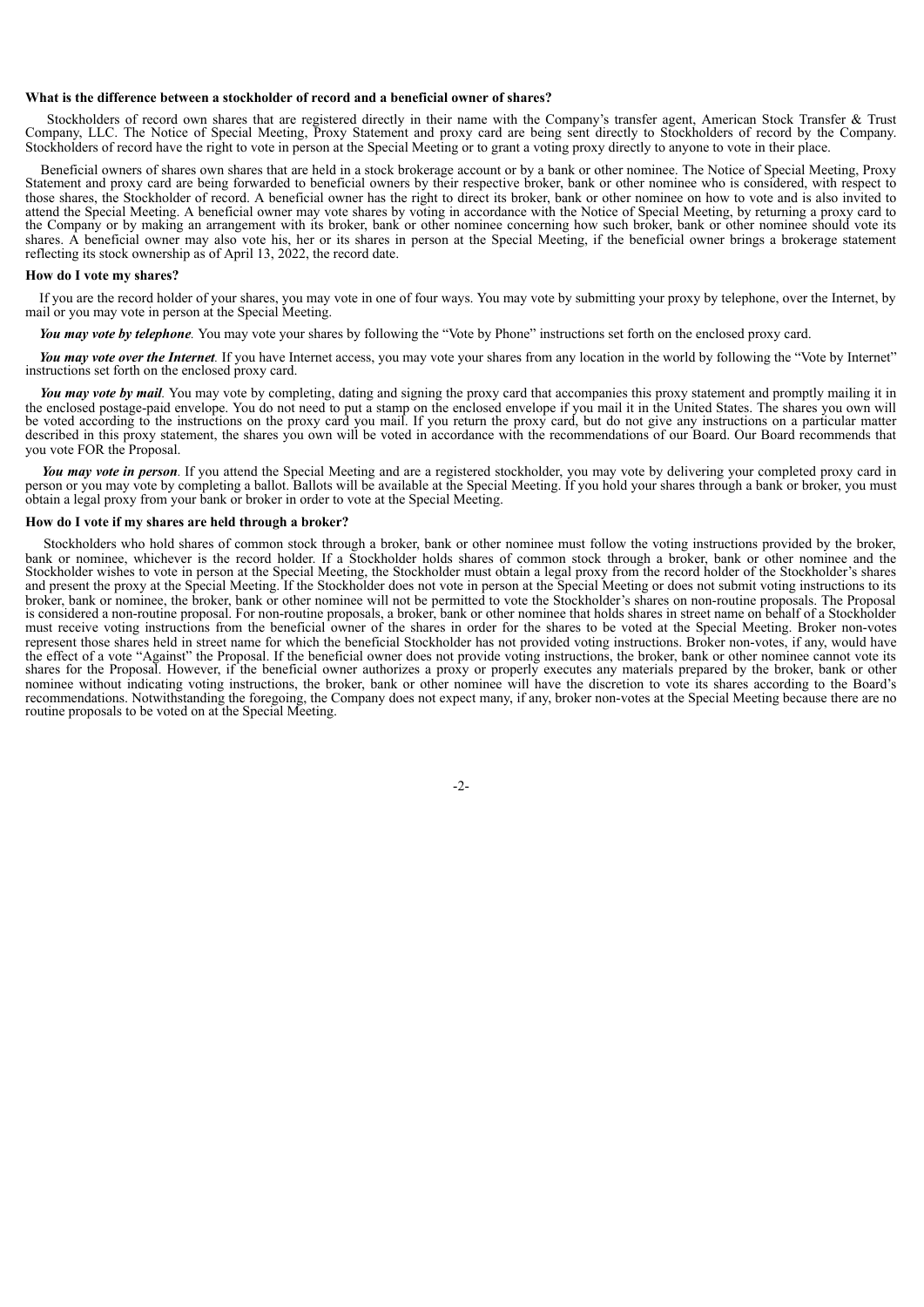#### **Can I revoke my proxy or change my vote?**

The Stockholder of record can revoke a proxy at any time before it is exercised at the Special Meeting by: (1) delivering a written revocation notice prior to the Special Meeting to OFS Capital Corporation, Attention: Corporate Secretary, 10 South Wacker Drive, Suite 2500, Chicago, Illinois, 60606; (2) submitting a later-dated proxy card, a later-dated electronic vote via the website stated on the proxy card, or a later-dated vote using the toll-free telephone number stated on the proxy card; or (3) voting in person at the Special Meeting. If the Stockholder holds shares of common stock through a broker, bank or other nominee, the Stockholder must follow the instructions received from the broker, bank or other nominee in order to revoke the voting instructions. Attending the Special Meeting does not revoke a proxy unless the Stockholder also votes in person at the Special Meeting.

## **Who is paying for the solicitation of proxies?**

The Company will bear the expense of the solicitation of proxies for the Special Meeting, including the cost of preparing, assembling, printing, mailing and posting to the Internet the Notice of Special Meeting, this Proxy Statement, the proxy card and any additional information furnished to Stockholders. The Company intends to use the services of D.F. King & Co., Inc. ("D.F. King") to assist in the solicitation of proxies. The Company expects to pay market rates for such services, with an estimated fee of \$8,500 including expenses.

Proxies may also be solicited in person and/or by telephone, mail, facsimile transmission or email by the Directors or our officers and/or certain employees of OFS Capital Management, LLC, the Company's investment advisor ("OFS Advisor"), or its affiliates. No additional compensation will be paid to the Directors, officers or regular employees for such services.

## **What vote is required to approve the proposal?**

The Proposal will be approved if we obtain the affirmative vote of: (1) a majority of the outstanding shares of common stock entitled to vote at the Special Meeting; and (2) a majority of the outstanding shares of common stock entitled to vote at the Special Meeting that are not held by affiliated persons of the Company, which includes the Directors, officers, employees and 5% Stockholders. For purposes of the Proposal, the Investment Company Act of 1940 (the "1940 Act") defines "a majority of the outstanding shares" as: (1) 67% or more of the voting securities present at the Special Meeting if the holders of more than 50% of the outstanding voting securities of the Company are present or represented by proxy; or (2) 50% of the outstanding voting securities of the Company, whichever is the less. Abstentions and broker non-votes will have the same effect as votes against the Proposal.

#### **How are votes counted?**

Stockholders may vote "For," "Against," or "Abstain." A vote for "Abstain" with respect to the Proposal will not be voted in favor of or against the Proposal, but will be treated as present and will have the effect of a vote "Against" the Proposal. If a Stockholder holds shares in street name through a broker, bank or other nominee, the Stockholder's broker, bank or other nominee will not be permitted to exercise voting discretion with respect to the Proposal. Therefore, if a Stockholder holds shares through a broker, bank or other nominee and the Stockholder does not return voting instruction materials sent to them by their broker, bank or nominee, their shares will not be treated as present for purposes of establishing quorum. However, if a Stockholder authorizes a proxy or properly executes any materials prepared by the broker, bank or other nominee without indicating voting instructions, the proxy will be voted "For" the Proposal in accordance with the Board's recommendations.

Similarly, if a Stockholder holds shares in its own name (i.e., not through a bank, broker or nominee) and signs and returns a proxy card with no further instructions, the Stockholder's shares will be voted in accordance with the recommendations of the Board with respect to the Proposal. The proxyholders will vote in accordance with their discretion with regard to any other matter that properly comes before the Special Meeting.

The Special Meeting may be adjourned from time to time pursuant to our bylaws. If there appears not to be enough votes to approve the Proposal at the Special Meeting, the Chairman of the Special Meeting may adjourn the Special Meeting, in the manner provided in our bylaws, to permit the further solicitation of proxies. The persons named as proxies will vote proxies held by them for such adjournment, unless marked to be voted against the proposal for which an adjournment is sought, to permit the further solicitation of proxies.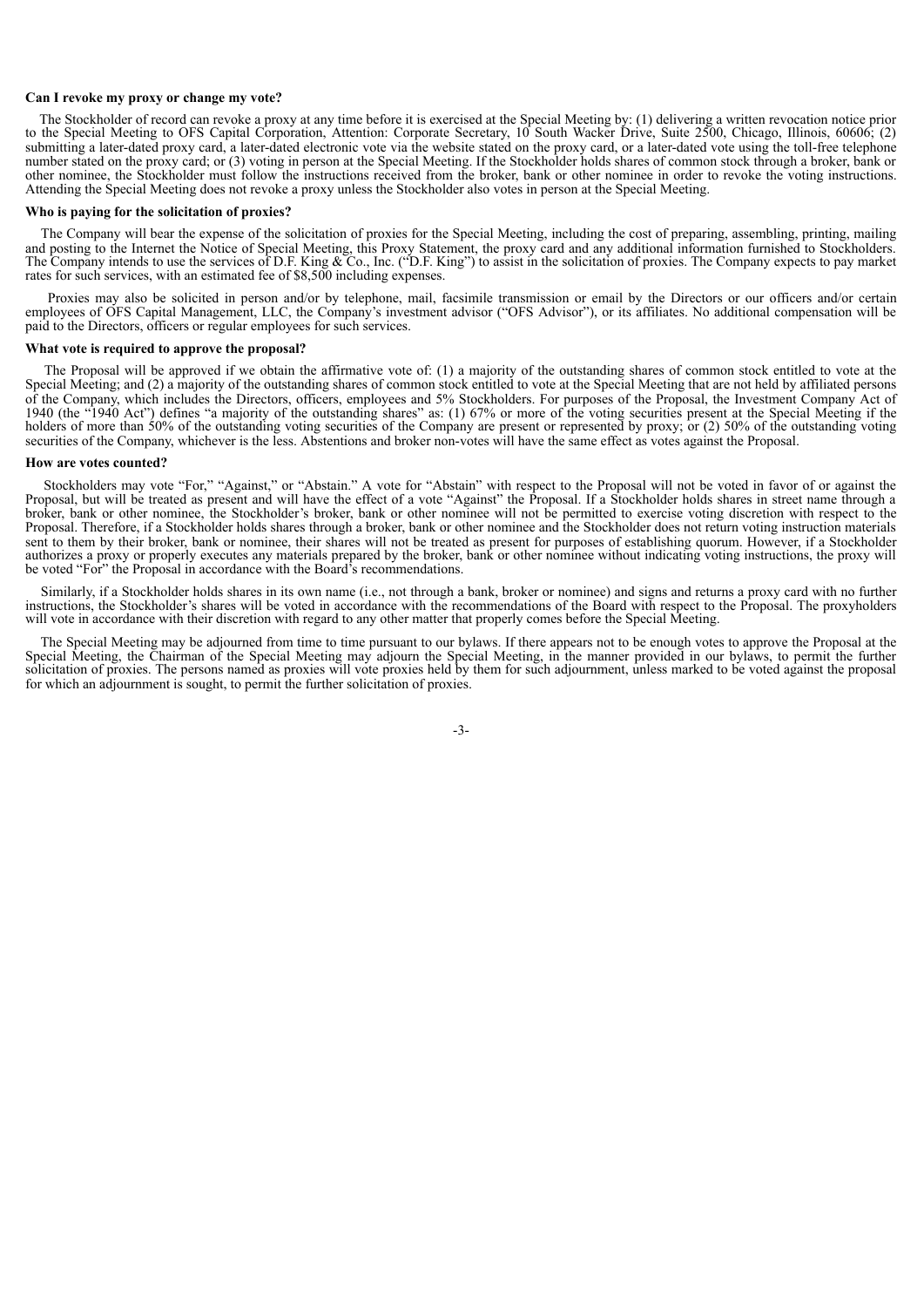## **How many shares of the company were outstanding as of the record date?**

The Company had 13,425,429 shares of common stock outstanding at the close of business on the record date. Each share of common stock is entitled to one vote.

## **What is a quorum for purposes of the proposal being voted on at the Special Meeting?**

The holders of a majority of the outstanding shares of common stock entitled to vote at the Special Meeting and present in person or by proxy will constitute a quorum for the Proposal. In the event there are not sufficient votes for a quorum or to approve the Proposal at the time of the Special Meeting, the Special Meeting may be adjourned, postponed or delayed in order to permit further solicitation of proxies by the Company.

## **Information Regarding This Solicitation**

The accompanying proxy is solicited by and on behalf of our Board, and we will bear the expense of the solicitation of proxies for the Special Meeting, including the cost of preparing, printing and mailing the Notice of Internet Availability of Proxy Materials, this proxy statement, the accompanying Notice of Special Meeting of Stockholders and proxy card. Proxies may be solicited on our behalf by our directors, officers or employees in person or by telephone, electronic transmission and/or facsimile transmission.

-4-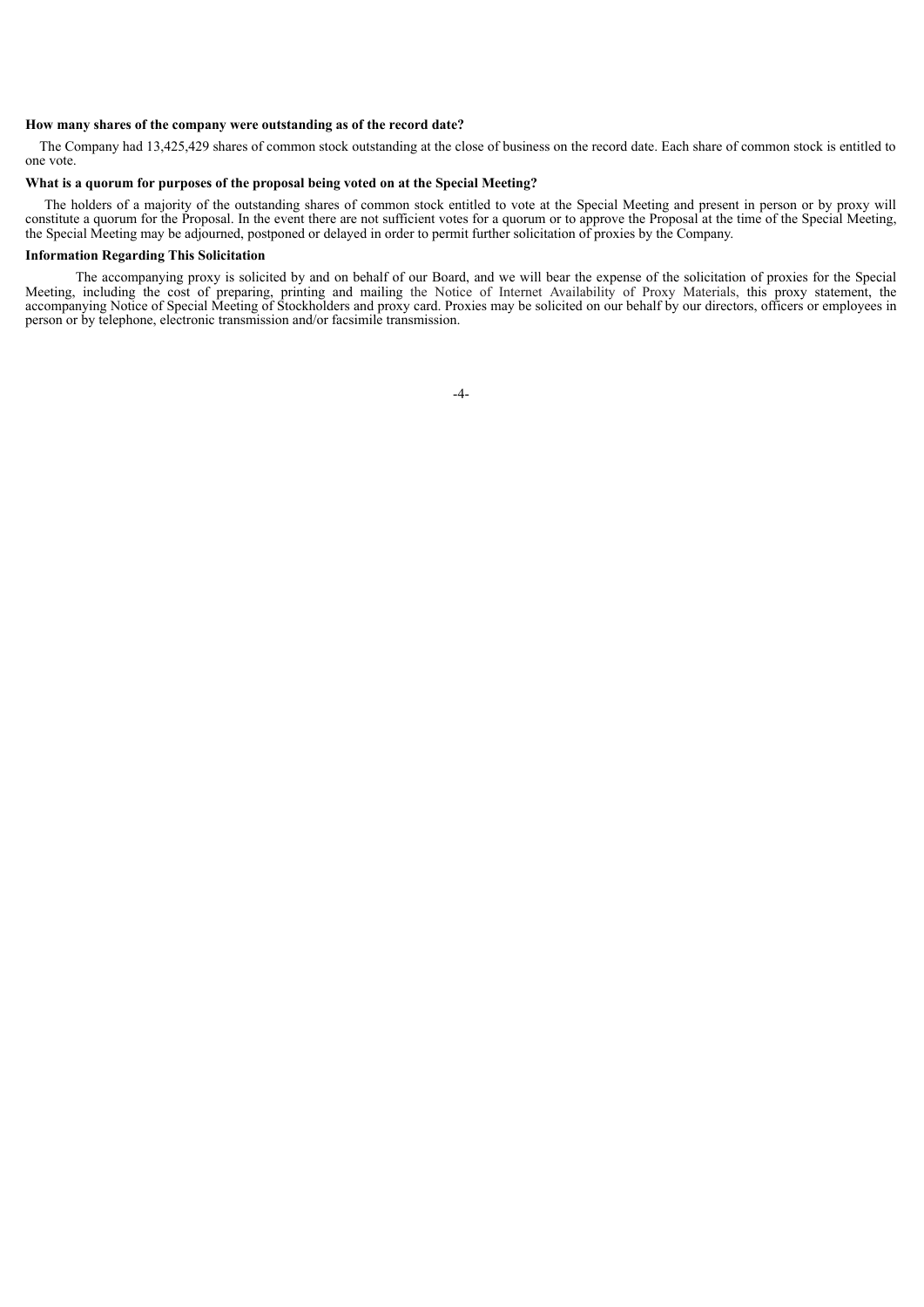## **THE PROPOSAL**

### **TO AUTHORIZE FLEXIBILITY FOR THE COMPANY, WITH APPROVAL OF THE BOARD OF THE COMPANY, TO SELL OR** OTHERWISE ISSUE SHARES OF ITS COMMON STOCK (DURING THE NEXT 12 MONTHS) AT A PRICE BELOW THE COMPANY'S **THEN CURRENT NET ASSET VALUE PER SHARE IN ONE OR MORE OFFERINGS, SUBJECT TO CERTAIN LIMITATIONS SET FORTH HEREIN (INCLUDING THAT THE CUMULATIVE NUMBER OF SHARES SOLD PURSUANT TO SUCH AUTHORITY DOES NOT EXCEED 25% OF THE COMPANY'S THEN OUTSTANDING COMMON STOCK IMMEDIATELY PRIOR TO EACH SUCH SALE).**

The Company is a closed-end investment company that has elected to be regulated as a business development company (a "BDC") under the 1940 Act. The 1940 Act generally prohibits the Company from selling shares of its common stock at a price below the current net asset value per share of such stock or "NAV," unless its Stockholders authorize such a sale and the Board makes certain determinations.

The Company seeks the approval of its Stockholders so that it may, in one or more public or private offerings, sell or otherwise issue shares of its common stock at a price below its then current NAV, subject to certain additional conditions discussed below. If approved, the authorization by Stockholders would include a limitation as to the number of shares of common stock the Company may issue below NAV. If approved, the authorization would be effective for a twelve month period expiring on the anniversary of the date of Stockholder approval. Upon obtaining the requisite Stockholder approval, the Company will comply with the conditions described below in connection with any financing undertaking pursuant to this proposal. See below for a discussion of the risks of dilution.

### **Reasons to Offer Common Stock at a Price Below NAV**

From time to time, global capital markets may experience periods of disruption and instability. The coronavirus ("COVID-19") pandemic has had, and may continue to have, a material adverse impact on the global economy, including the United States, as cross border commercial activity and market sentiment have been negatively impacted by the pandemic and government and other measures seeking to contain its spread. We believe that attractive investment opportunities may present themselves during this volatile period in particular, especially if COVID-19's spread can be contained, and during other periods of market volatility, including opportunities to make acquisitions of other companies or investment portfolios at compelling values. However, periods of market disruption and instability may adversely affect the Company's access to sufficient debt and equity capital in order to take advantage of attractive investment and acquisition opportunities that are created during these periods. In addition, the debt capital that will be available, if any, may be at a higher cost and on less favorable terms and conditions in the future. Stockholder approval of the proposal to sell shares of our common stock below NAV, subject to the conditions set forth in this proposal, would provide the Company with the flexibility to raise equity capital to invest in such attractive investment opportunities, which typically need to be made expeditiously.

In adverse economic environments, companies that have access to capital have a significant advantage. The Company believes that such market conditions may create opportunities to invest in assets at prices that are at discounts to their economic or intrinsic fair value. For firms that continue to have access to capital, adverse economic environments may provide investment opportunities on more favorable terms than in other periods, including more reasonable pricing of risk and more advantageous contractual provisions. To capitalize on these investment opportunities as they arise, the Company needs to be able to maintain consistent access to capital.

Stockholder approval of the Proposal will provide the Company with flexibility. In addition to using a portion of net proceeds from an offering of the Company's shares at a price below NAV to make investments in accordance with the Company's investment objective, the Company may use a portion of the net proceeds from any such offering to repay outstanding borrowings.

Many BDCs have sought and received authorization from their stockholders to sell shares of common stock at prices below NAV for many of the same reasons discussed above. Several of those BDCs have over time completed offerings of common stock at prices per share below their respective NAV. If the Company issues additional shares, the Company's market capitalization and the amount of publicly tradable common stock will increase, which may afford all holders of our common stock greater liquidity. A larger market capitalization may make the Company's stock more attractive to a larger number of investors who have limitations on the size of companies in which they invest. Furthermore, a larger number of shares outstanding may increase trading volume, which could decrease the volatility in the price of the Company's common stock in the secondary market.

As a BDC and a regulated investment company (a "RIC") under Subchapter M of the Internal Revenue Code of 1986, as amended, the Company depends on its ability to raise capital through the issuance of its common stock. RICs generally must distribute substantially all of their earnings to stockholders as dividends in order to achieve favorable tax treatment, which prevents the Company from using those earnings to support new investments (including investments into existing portfolio companies). Further, the Company currently must maintain an asset coverage ratio

-5-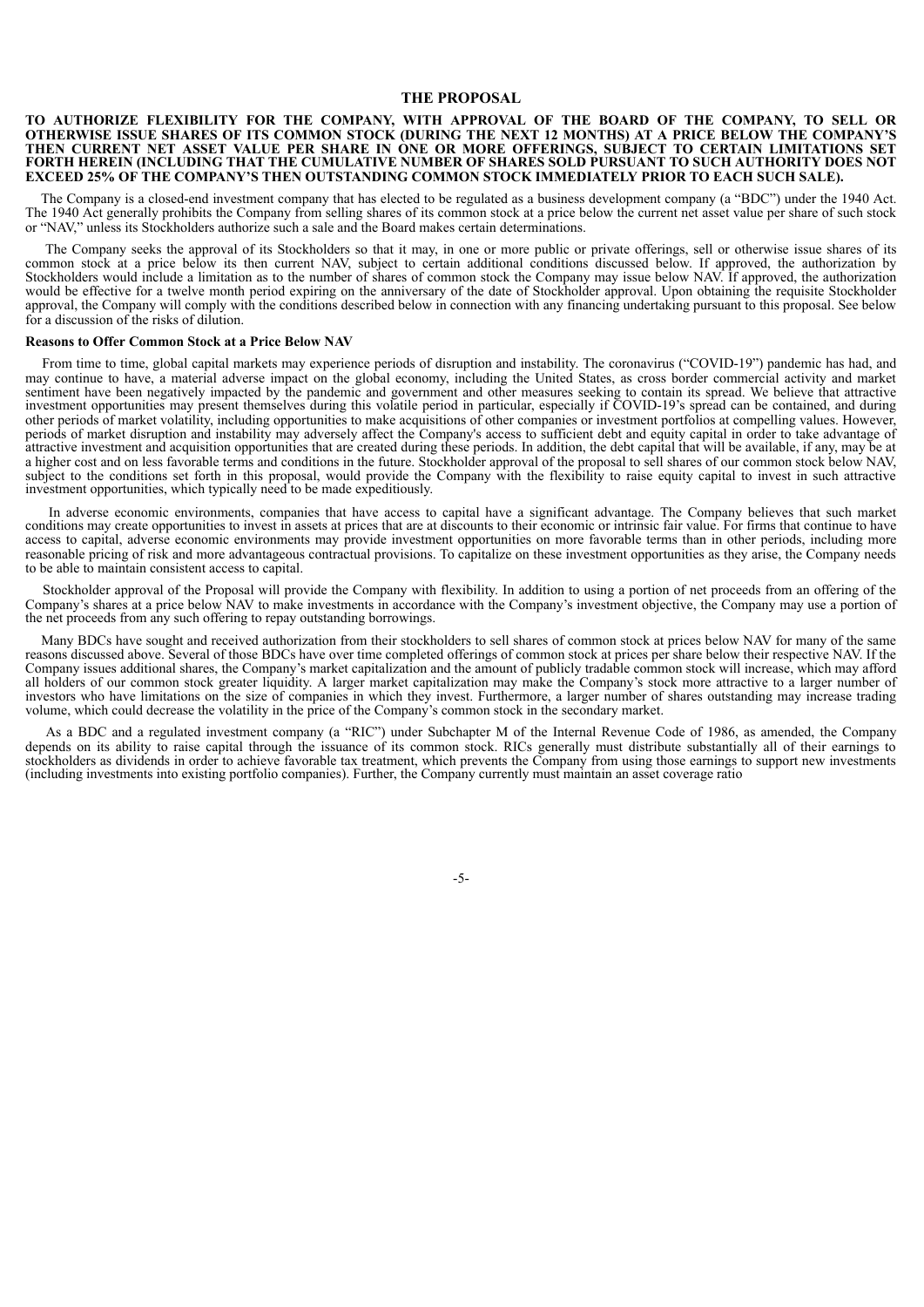(the ratio of total assets less total liabilities other than indebtedness to total indebtedness) of not less than 150%, in order to incur debt or to issue other senior securities, meaning generally that for every dollar of debt incurred or senior securities issued, the Company must have at least a dollar fifty of assets immediately following issuance. The Company's credit facility and unsecured notes also require that the Company maintain an asset coverage ratio of not less than 150%.

To the extent that the Company is unable to raise capital through the issuance of equity, its ability to raise capital through the issuance of debt or senior securities may be inhibited by the asset coverage ratio requirement. Failure to maintain an asset coverage ratio of not less than 150% could have severe negative consequences for a BDC, including the inability to pay dividends, breaching debt covenants and failure to qualify for tax treatment as a RIC. Although the Company does not currently expect that its asset coverage ratio will fall below 150%, the markets in which it operates and the general economy remain volatile and uncertain. Volatility in the capital markets could result in negative pressure on debt investment valuations, potentially impacting the Company's asset valuations, Stockholder equity and the Company's asset coverage ratio. In addition, the debt capital that will be available, if at all, to the Company may be at a higher cost and on less favorable terms and conditions in the future. The issuance of additional stock would enable the Company to increase the dollar amount of its leverage.

The following table lists the high and low closing sales price as quoted on Nasdaq under the symbol "OFS" for the Company's common stock and the closing sales price as a percentage of NAV for the years ended December 31, 2021 and 2020 and for the current fiscal year ending December 31, 2022.

|                                         |         | Closing            |         | Premium/<br>(Discount)<br>of High<br><b>Sales Price</b> | Premium/<br>(Discount)<br>of Low<br><b>Sales Price</b> |
|-----------------------------------------|---------|--------------------|---------|---------------------------------------------------------|--------------------------------------------------------|
|                                         |         | <b>Sales Price</b> |         | as a                                                    | as a                                                   |
|                                         | NAV(1)  | High               | Low     | Percentage<br>of $NAV(2)$                               | Percentage<br>of $\text{NAV}(2)$                       |
| Year Ending December 31, 2020           |         |                    |         |                                                         |                                                        |
| <b>First Ouarter</b>                    | \$9.71  | \$11.97            | \$3.70  | 23.3%                                                   | $(61.9)\%$                                             |
| Second Ouarter                          | \$10.10 | \$5.70             | \$3.52  | $(43.6)\%$                                              | $(65.1)\%$                                             |
| Third Quarter                           | \$11.18 | \$5.08             | \$4.04  | $(54.6)\%$                                              | $(63.9)\%$                                             |
| Fourth Quarter                          | \$11.85 | \$7.58             | \$3.97  | $(36.0)\%$                                              | $(66.5)\%$                                             |
| Year Ending December 31, 2021           |         |                    |         |                                                         |                                                        |
| First Quarter                           | \$11.96 | \$9.15             | \$6.82  | $(23.5)\%$                                              | $(43.0)\%$                                             |
| <b>Second Quarter</b>                   | \$13.42 | \$10.30            | \$8.77  | $(23.2)\%$                                              | $(34.6)\%$                                             |
| Third Ouarter                           | \$14.16 | \$10.55            | \$8.80  | $(25.5)\%$                                              | $(37.9)\%$                                             |
| Fourth Quarter                          | \$15.18 | \$11.40            | \$10.38 | $(24.9)\%$                                              | $(31.6)\%$                                             |
| Year Ending December 31, 2022           |         |                    |         |                                                         |                                                        |
| <b>First Ouarter</b>                    | $\ast$  | \$13.00            | \$9.50  | $\ast$                                                  | $\ast$                                                 |
| Second Quarter (through April 13, 2022) | $\ast$  | \$13.44            | \$12.55 | $\ast$                                                  | $\ast$                                                 |

\* Net asset value has not yet been calculated for this period.

(1) NAV per share is determined as of the last day in the relevant quarter and therefore may not reflect the NAV per share on the date of the high and low sales prices. The NAVs shown are based on outstanding shares at the

(2) Calculated as of the respective high or low closing sales price divided by NAV and subtracting 1.

Shares of the Company's common stock have traded at a price both above and below their NAV since they began trading on the Nasdaq Global Select Market. It is not possible to predict whether the Company's common stock will trade at, above or below NAV in the future. During times of increased price volatility, the Company's common stock may trade at a price equal to, above or below its NAV, which is not uncommon for BDCs such as the Company. As noted above, however, market volatility and regulatory changes have created, and we believe will continue to create for the foreseeable future, favorable opportunities to invest, including opportunities that, all else being equal, may increase NAV over the longer-term, even if financed with the issuance of common stock at a price below NAV. Stockholder approval of the Proposal is expected to provide the Company with the flexibility to invest in such opportunities and to repay outstanding borrowings.

The Board believes it is in the best interests of Stockholders to allow the Company flexibility to issue its common stock at a price below NAV in certain instances. The Company's ability to grow over time and to continue to pay dividends to Stockholders could be adversely affected if the Company were unable to access the capital markets as attractive investment opportunities arise. The Company may not be able to access the capital markets regardless of the outcome of the Proposal. Inability to access the capital markets could also have the effect of forcing the Company to sell assets that the Company would not otherwise sell and at disadvantageous times.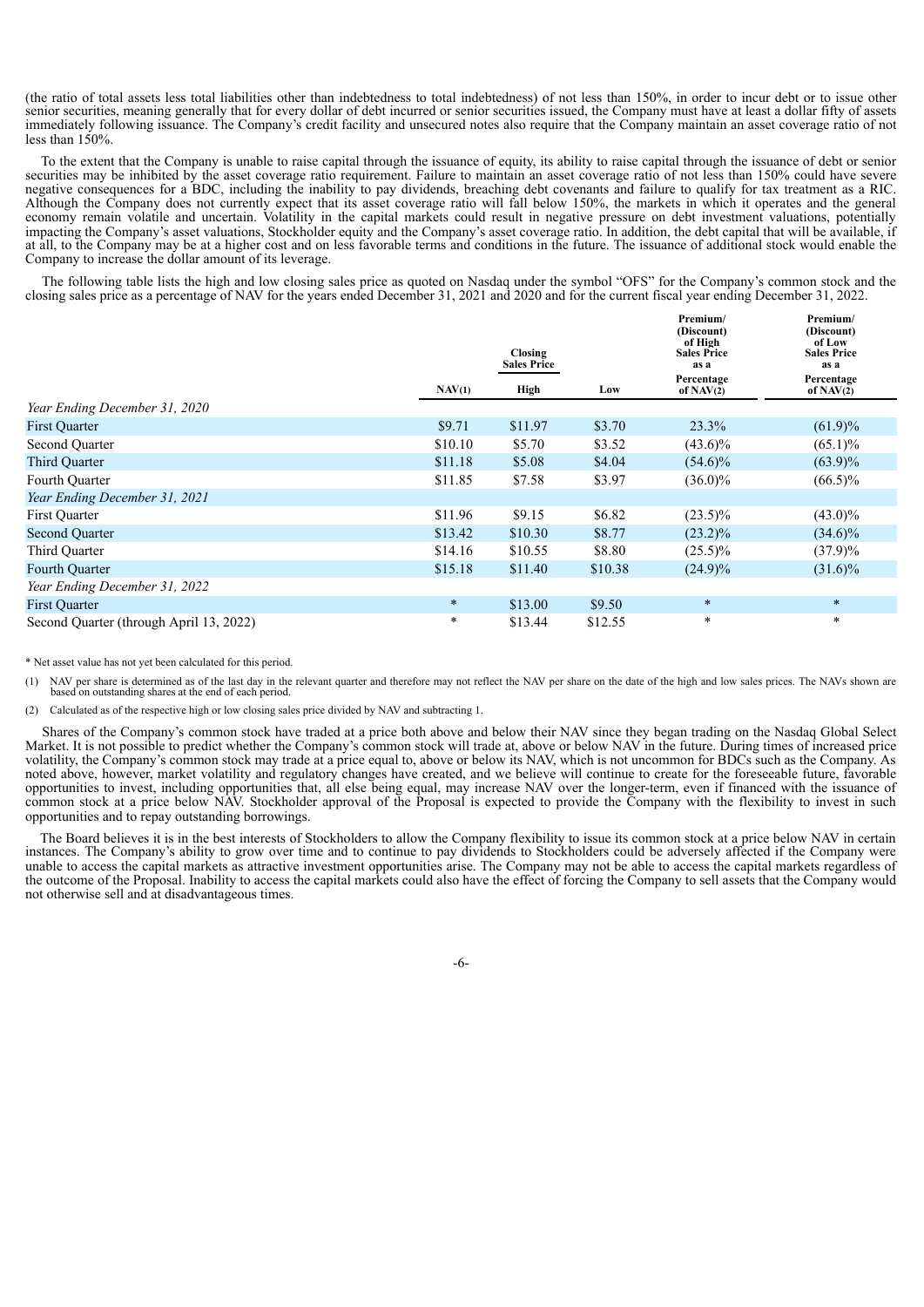While the Company has no immediate plans to sell any shares of its common stock in a public or private offering at a price below NAV (other than through its dividend reinvestment plan), similar to last year, it is seeking Stockholder approval now in order to provide flexibility for future sales, which typically must be undertaken quickly. The Company did not sell any shares below NAV pursuant to the proposal approved by the majority of Stockholders at the Company's 2021 Special Meeting of Stockholders. The final terms of any sale below NAV will be determined by the Board at the time of sale. Also, because the Company has no immediate plans to sell any shares of its common stock in a public or private offering at a price below NAV (other than through its dividend reinvestment plan), it is impracticable to describe the transaction or transactions in which shares of common stock would be sold. Instead, any offering where the Company sells shares of common stock, including the nature and amount of consideration that would be received by the Company at the time of sale and the use of any such consideration, will be reviewed and approved by the Board at the time of sale. If the Proposal is approved, no further authorization from the Stockholders will be solicited prior to any such sale in accordance with the terms of the Proposal. There is no assurance that our Stockholders will realize any of the benefits discussed above.

## **Conditions to Sales Below NAV**

If Stockholders approve the Proposal, the Company will be permitted to sell shares of its common stock at a price below NAV per share only if the following conditions are met:

- (1) a majority of the Company's independent directors who have no financial interest in the sale have determined that such sale would be in the best interests of the Company and Stockholders;
- (2) a majority of the Company's independent directors, in consultation with the underwriter or underwriters of the offering if it is to be underwritten, have determined in good faith, and as of a time immediately prior to the first solicitation by or on behalf of the Company of firm commitments to purchase such securities or immediately prior to the issuance of such securities, that the price at which such securities are to be sold is not less than a price which closely approximates the market value of those securities, less any underwriting commission or discount; and
- (3) the number of shares sold pursuant to such authority does not exceed 25% of the Company's then outstanding common stock immediately prior to each such sale.

Shares issued below NAV pursuant to the Company's dividend reinvestment plan will not count towards the foregoing 25% limitation because shares issued below NAV pursuant to the Company's dividend reinvestment plan do not rely on the authority sought pursuant to this proposal. The Company will also follow any SEC guidance with respect to the issuance of stock below NAV.

#### **Key Stockholder Considerations and Risk Factors**

Before voting on the Proposal or giving proxies with regard to this matter, Stockholders should consider the potentially dilutive effect on the NAV per outstanding share of common stock of the issuance of shares of the Company's common stock at a price less than NAV per share. Any sale of common stock at a price below NAV would result in an immediate dilution to existing Stockholders. This dilution would include reduction in the NAV per share of outstanding shares of common stock as a result of the issuance of shares of common stock at a price below the then current NAV per share and a proportionately greater decrease in a Stockholder's interest in the earnings and assets of the Company and voting interest in the Company. The Board will consider the potential dilutive effect when considering whether to authorize any such issuance. Shares of common stock sold at prices below then current NAV upon exercise or conversion of any warrants or other securities that may be issued under authority previously approved by Stockholders in accordance with Section 61(a)(2) of the 1940 Act will not be taken into account in determining whether the 25% limitation described above in this Proposal has been reached.

When stock is sold at a sale price below NAV per share, the resulting increase in the number of outstanding shares is not accompanied by a proportionate increase in the net assets of the issuer. Stockholders should also consider that they will have no subscription, preferential or preemptive rights to additional shares of the common stock proposed to be authorized for issuance, and thus any future issuance of common stock at a price below NAV will dilute a Stockholder's holdings of common stock as a percentage of shares outstanding to the extent the Stockholder does not purchase sufficient shares in the offering or otherwise to maintain the Stockholder's percentage interest. Further, if the Stockholder does not purchase any shares to maintain the Stockholder's percentage interest, regardless of whether such offering is at a price above or below the then current NAV, the Stockholder's voting power will be diluted

As discussed above, the maximum number of shares issuable below NAV that could result in such dilution is limited to 25% of the Company's then outstanding common stock. The cost of any issuance of shares below NAV will be borne by all Stockholders, regardless of whether a Stockholder purchases shares in an offering of common stock at a price below the then current NAV.

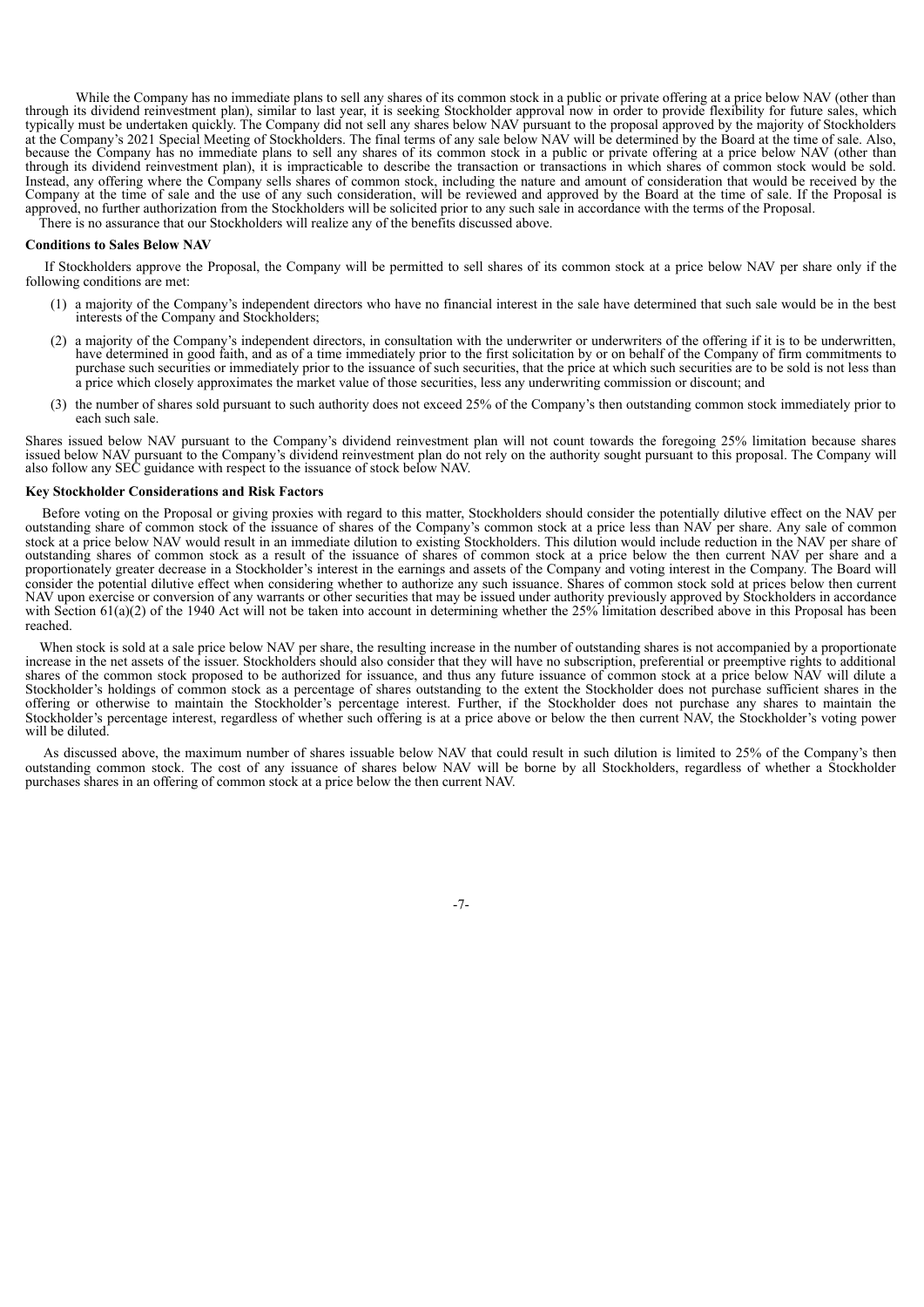## **Examples of Dilutive Effect of the Issuance of Shares Below Net Asset Value**

The following table illustrates the level of NAV dilution that would be experienced by a nonparticipating stockholder in four different hypothetical common stock offerings of different sizes and levels of discount from NAV per share, although it is not possible to predict the level of market price decline that may occur. Actual sales prices and discounts may differ from the presentation below. There is no maximum level of discount from NAV at which we may sell shares pursuant to this authority.

The examples assume that Company XYZ has 1,000,000 shares of common stock outstanding, \$15,000,000 in total assets and \$5,000,000 in total liabilities. The current NAV and NAV per share are thus \$10,000,000 and \$10.00. The table illustrates the dilutive effect on nonparticipating Stockholder A of (1) an offering of 50,000 shares (5% of the outstanding shares) at \$9.50 per share after offering expenses and commission (a 5% discount from NAV); (2) an offering of 100,000 shares (10% of the outstanding shares) at \$9.00 per share after offering expenses and commissions (a 10% discount from NAV); (3) an offering of 250,000 shares (25% of the outstanding shares) at \$7.50 per share after offering expenses and commissions (a 25% discount from NAV); and (4) an offering of 250,000 shares (25% of the outstanding shares) at \$0 per share after offering expenses and commissions (a  $100\%$  discount from  $(4)$ ) and  $(4)$  an offering of 250,000 shares (25% of the outstanding NAV). The prospectus supplement pursuant to which any discounted offering is made will include a chart for these examples based on the actual number of shares in such offering and the actual discount from the most recently determined net asset value per share. It is not possible to predict the level of market price decline that may occur.

|                                                                                                                    | Prior to                        |                   | <b>Example 1</b><br>5% Offering<br>at 5% Discount |                   | <b>Example 2</b><br>10% Offering<br>at 10% Discount |                   | Example 3<br>25% Offering<br>at 25% Discount |                                | <b>Example 4</b><br>25% Offering<br>at 100% Discount |  |
|--------------------------------------------------------------------------------------------------------------------|---------------------------------|-------------------|---------------------------------------------------|-------------------|-----------------------------------------------------|-------------------|----------------------------------------------|--------------------------------|------------------------------------------------------|--|
|                                                                                                                    | <b>Sale Below</b><br><b>NAV</b> | Following<br>Sale | $\frac{0}{0}$<br>Change                           | Following<br>Sale | $\%$<br>Change                                      | Following<br>Sale | $\frac{0}{0}$<br>Change                      | Following<br>Sale              | $\frac{0}{0}$<br>Change                              |  |
| <b>Offering Price</b>                                                                                              |                                 |                   |                                                   |                   |                                                     |                   |                                              |                                |                                                      |  |
| Price per Share to Public                                                                                          |                                 | \$10.00           |                                                   | \$9.47            |                                                     | \$7.89            |                                              | S.<br>$\overline{\phantom{0}}$ |                                                      |  |
| Net Proceeds per Share to Issuer                                                                                   |                                 | \$9.50            |                                                   | \$9.00            |                                                     | \$7.50            |                                              | $s -$                          |                                                      |  |
| Decrease to NAV                                                                                                    |                                 |                   |                                                   |                   |                                                     |                   |                                              |                                |                                                      |  |
| <b>Total Shares Outstanding</b>                                                                                    | 1,000,000                       | 1,050,000         | 5.00%                                             | 1,100,000         | 10.00%                                              | 1,250,000         | 25.00%                                       | 1,250,000                      | 25.00%                                               |  |
| NAV per Share                                                                                                      | \$10.00                         | \$9.98            | $(0.20)\%$                                        | \$9.91            | $(0.90)\%$                                          | \$9.50            | $(5.00)\%$                                   | \$8.00                         | $(20.00)\%$                                          |  |
| <b>Dilution to Stockholder</b>                                                                                     |                                 |                   |                                                   |                   |                                                     |                   |                                              |                                |                                                      |  |
| Shares Held by Stockholder A                                                                                       | 10,000                          | 10,000            |                                                   | 10,000            |                                                     | 10,000            |                                              | 10,000                         |                                                      |  |
| Percentage Held by Stockholder A                                                                                   | 1.0%                            | 0.95%             | $(4.76)\%$                                        | 0.91%             | $(9.09)\%$                                          | 0.80%             | $(20.00)\%$                                  | 0.80%                          | $(20.00)\%$                                          |  |
| <b>Total Asset Values</b>                                                                                          |                                 |                   |                                                   |                   |                                                     |                   |                                              |                                |                                                      |  |
| Total NAV Held by Stockholder A                                                                                    | \$100,000                       | \$99,800          | $(0.20)\%$                                        | \$99,100          | $(0.90)\%$                                          | 95,000            | $(5.00)\%$                                   | \$80,000                       | $(20.00)\%$                                          |  |
| Total Investment by Stockholder A<br>(Assumed to be \$10.00 per Share)                                             | \$100,000                       | \$100,000         |                                                   | \$100,000         |                                                     | \$100,000         |                                              | \$100,000                      |                                                      |  |
| Total Dilution to Stockholder A<br>(Total NAV Less Total Investment)                                               |                                 | \$(200)           |                                                   | \$(900)           |                                                     | \$(5,000)         |                                              | \$(20,000)                     |                                                      |  |
| <b>Per Share Amounts</b>                                                                                           |                                 |                   |                                                   |                   |                                                     |                   |                                              |                                |                                                      |  |
| NAV per Share Held by<br>Stockholder A                                                                             | \$10.00                         | \$9.98            | $(0.20)\%$                                        | \$9.91            | $(0.90)\%$                                          | \$9.50            | $(5.00)\%$                                   | \$8.00                         | $(20.00)\%$                                          |  |
| Investment per Share Held by<br>Stockholder A (Assumed to be<br>\$10.00 per Share on Shares Held<br>Prior to Sale) | \$10.00                         | \$10.00           |                                                   | \$10.00           |                                                     | \$10.00           |                                              | \$10.00                        |                                                      |  |
| Dilution per Share Held by<br>Stockholder A (NAV per Share)<br>Less Investment per Share)                          |                                 | \$(0.02)          |                                                   | \$(0.09)          |                                                     | \$(0.50)          |                                              | \$(2.00)                       |                                                      |  |
| Percentage Dilution to Stockholder<br>A (Dilution per Share Divided by<br>Investment per Share)                    |                                 |                   | $(0.20)\%$                                        |                   | $(0.90)\%$                                          |                   | $(5.00)\%$                                   |                                | $(20.00)\%$                                          |  |

-8-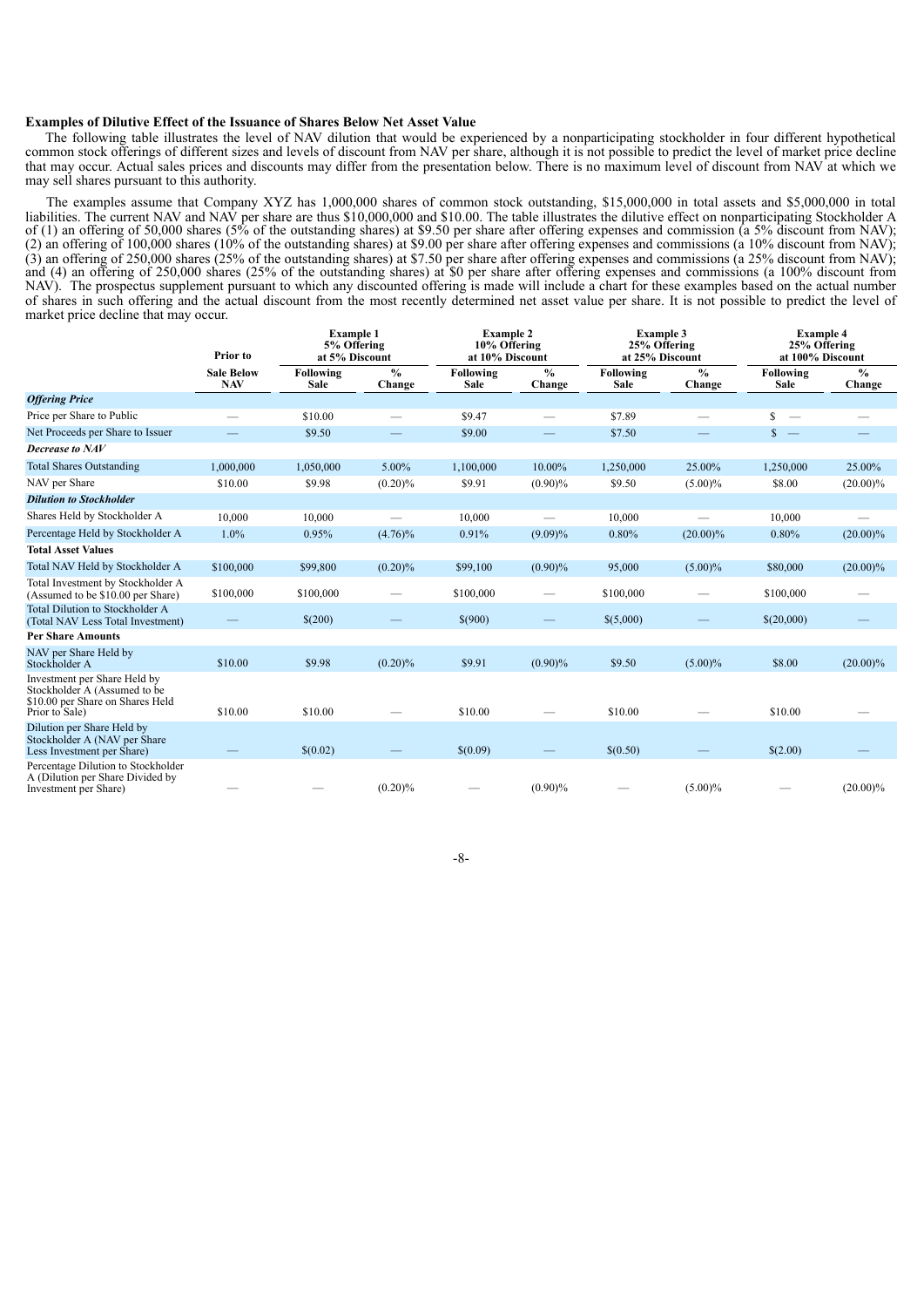### **Impact on Existing Stockholders Who Do Not Participate in the Offering**

Our existing stockholders who do not participate in an offering below NAV per share or who do not buy additional shares in the secondary market at the same or lower price we obtain in the offering (after expenses and commissions) face the greatest potential risks. These stockholders will experience an immediate decrease (often called dilution) in the NAV of the shares they hold and their NAV per share. These stockholders will also experience a disproportionately greater decrease in their participation in our earnings and assets and their voting power than the increase we will experience in our assets, potential earning power and voting interests due to the offering. These stockholders may also experience a decline in the market price of their shares, which often reflects to some degree announced or potential increases and decreases in NAV. This decrease could be more pronounced as the size of the offering and level of discounts increase. There is no maximum level of discount from NAV at which we may sell shares pursuant to this authority.

## **Impact on Existing Stockholders Who Do Participate in the Offering**

Our existing stockholders who participate in the offering or who buy additional shares in the secondary market at the same or lower price as we obtain in the offering (after expenses and commissions) will experience the same types of NAV per share dilution as the nonparticipating stockholders, albeit at a lower level, to the extent they purchase less than the same percentage of the discounted offering as their interest in our shares immediately prior to the offering. The level of NAV per share dilution will decrease as the number of shares such stockholders purchase increases. Existing stockholders who buy more than such percentage will experience NAV per share dilution on their existing shares but will, in contrast to existing stockholders who purchase less than their proportionate share of the offering, experience an increase (often called accretion) in average NAV per share over their investment per share and will also experience a disproportionately greater increase in their participation in our earnings and assets and their voting power than our increase in assets, potential earning power and voting interests due to the offering. The level of accretion will increase as the excess number of shares such stockholder purchases increases. Even a stockholder who over participates will, however, be subject to the risk that we may make additional discounted offerings in which such stockholder does not participate, in which case such a stockholder will experience NAV per share dilution as described above in such subsequent offerings. These stockholders may also experience a decline in the market price of their shares, which often reflects to some degree announced or potential decreases in NAV per share. This decrease could be more pronounced as the size of the offering and level of discounts increases. There is no maximum level of discount from NAV at which we may sell shares pursuant to this authority.

#### **Consideration of Potential Conflicts of Interests**

In reaching its recommendation to the Stockholders to approve this proposal, the Board considered a possible source of conflict of interest due to the fact that the proceeds from the issuance of additional shares of the Company's common stock will increase the management fees that the Company pays to OFS Advisor, as such fees are based on the average value of the Company's total assets, and considered the effect of the following factors:

- the costs and benefits of a common stock offering below NAV compared to other possible means for raising capital or concluding not to raise capital;
- the size of a common stock offering in relation to the number of shares outstanding;
- the general condition of the securities markets; and
- any impact on operating expenses associated with an increase in capital.

The Board, including a majority of the independent directors who have no financial interest in this proposal, concluded that the potential benefits to the Stockholders from increasing the Company's capital base outweighed any potential detriment, including from increased management fees, especially considering that the management fees would increase regardless of whether the Company offers shares of common stock below NAV or above NAV, or dilution to existing Stockholders.

#### **Required Vote**

Approval of the Proposal may be obtained if we obtain the affirmative vote of: (1) a majority of the outstanding shares of common stock entitled to vote at the Special Meeting; and (2) a majority of the outstanding shares of common stock entitled to vote at the Special Meeting that are not held by affiliated persons of the Company, which includes Directors, officers, employees, and 5% Stockholders. For purposes of the Proposal, the 1940 Act defines "a majority of the outstanding shares" as: (1) 67% or more of the voting securities present at the Special Meeting if the holders of more than 50% of the outstanding voting securities of the Company are present or represented by proxy; or (2) 50% of the outstanding voting securities of the Company, whichever is the less. Abstentions will be treated as present at the Special Meeting for quorum purposes and will have the effect of a vote against the Proposal. If there are broker non-votes at the Special Meeting, they would be treated as present at the Special Meeting for quorum purposes but not entitled to vote with respect to the Proposal and would have the effect of a vote "Against" the Proposal.

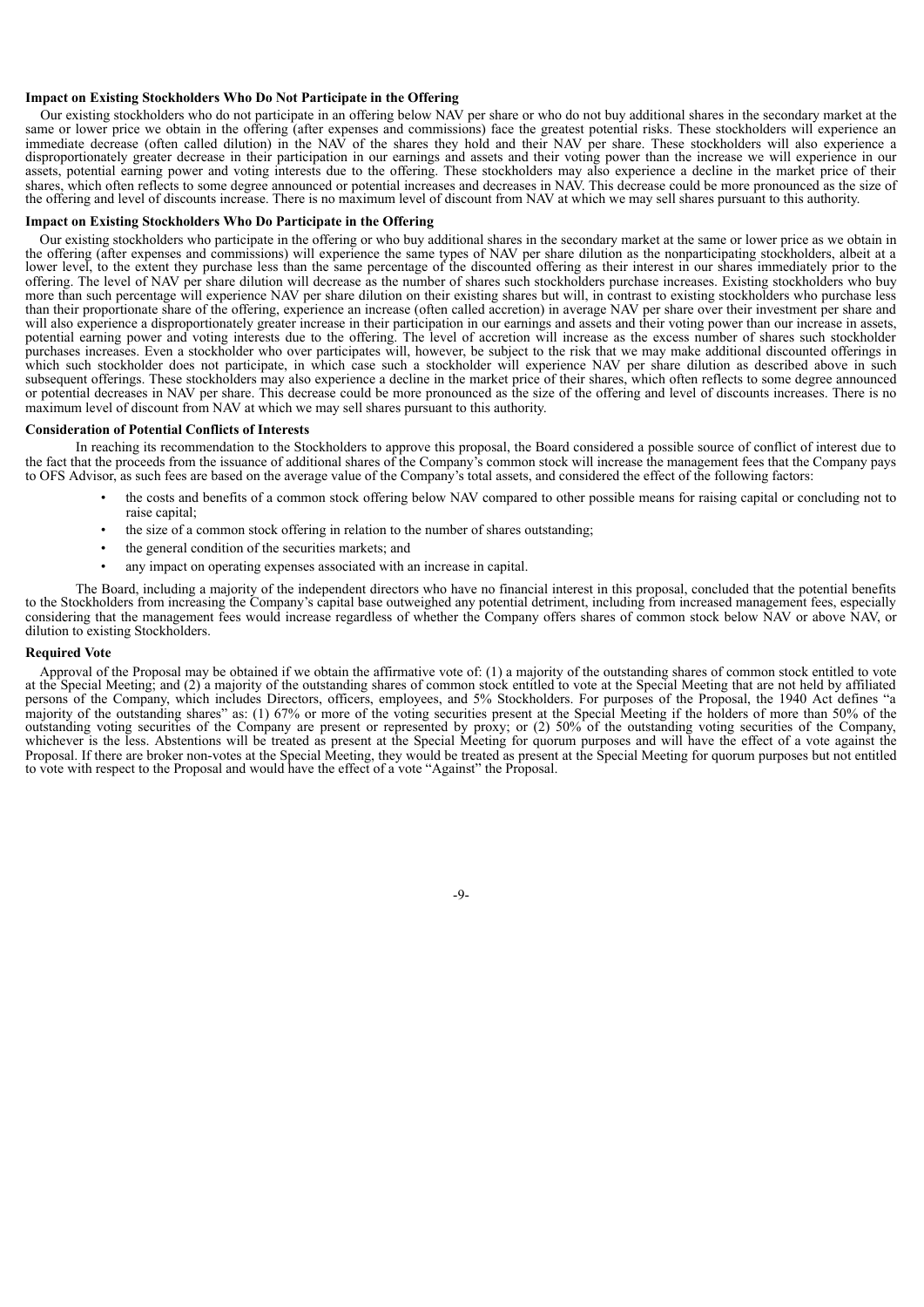**THE BOARD, INCLUDING THE INDEPENDENT DIRECTORS, RECOMMENDS THAT YOU VOTE "FOR" THE PROPOSAL TO AUTHORIZE FLEXIBILITY FOR THE COMPANY, WITH APPROVAL OF THE BOARD OF THE COMPANY, TO SELL OR OTHERWISE** ISSUE SHARES OF ITS COMMON STOCK AT A PRICE BELOW THE COMPANY'S THEN CURRENT NET ASSET VALUE PER SHARE **IN ONE OR MORE OFFERINGS, SUBJECT TO CERTAIN LIMITATIONS SET FORTH ABOVE.**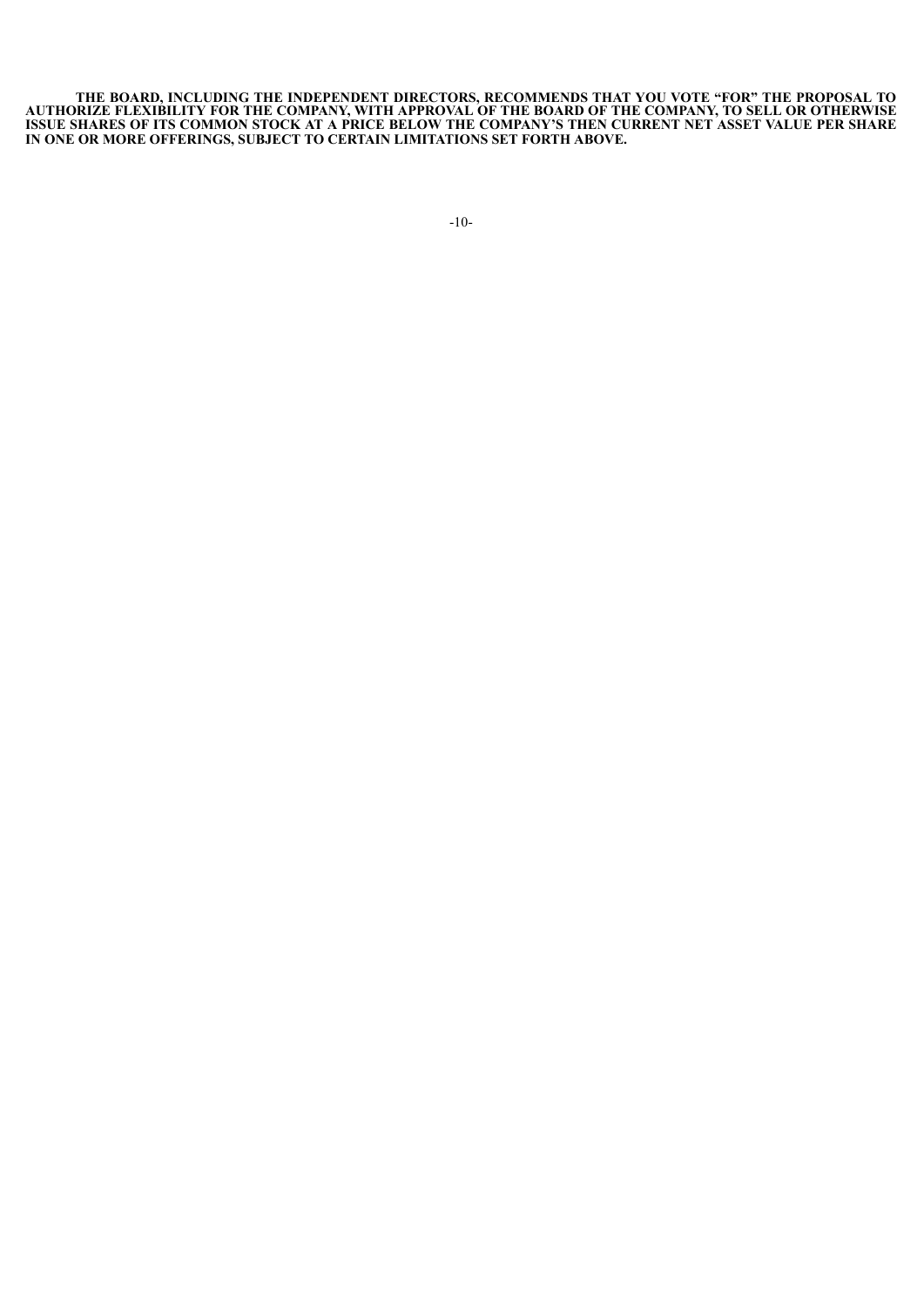## **FURTHER INFORMATION ABOUT VOTING AND THE SPECIAL MEETING**

The cost of soliciting proxies will be borne by the Company. In addition, certain officers, Directors and employees of each of the Company and OFS Advisor (none of whom will receive additional compensation therefor) may solicit proxies in person and/or by telephone, mail, facsimile transmission or email.

The Company intends to use the services of D.F. King to assist in the solicitation of proxies and expects to pay market rates for such services, with an estimated fee of approximately \$8,500 including expenses. As the Special Meeting approaches, certain Stockholders may receive a telephone call from a representative of D.F. King if the Stockholder's votes have not yet been received.

All properly executed proxies received prior to the Special Meeting will be voted at the Special Meeting in accordance with the instructions marked thereon or otherwise as provided therein. If no direction is given, such proxy will be voted FOR the Proposal and any other items that may properly come before the Special Meeting. Stockholders may revoke their proxies at any time prior to the time they are voted by giving written notice to the Corporate Secretary of the Company, by delivering subsequently dated proxies or by attending and voting at the Special **Meeting.**

The Board of the Company has fixed the close of business on April 13, 2022 as the record date for the determination of Stockholders of the Company entitled to notice of, and to vote at, the Special Meeting. Stockholders of the Company on that date will be entitled to one vote for each share held and a fractional vote with respect to each fractional share held with no cumulative voting rights, on each matter to be voted on at the Special Meeting or any adjournments, postponements or delays thereof. The Company had 13,425,429 shares of common stock outstanding at the close of business on the record date.

**IF YOU PLAN TO ATTEND THE SPECIAL MEETING AND VOTE YOUR SHARES OF THE COMPANY'S COMMON STOCK IN** PERSON, YOU WILL NEED TO BRING PHOTO IDENTIFICATION IN ORDER TO BE ADMITTED TO THE SPECIAL MEETING. IN **ADDITION, PLEASE BE ADVISED THAT THE COMPANY CONTINUES TO MONITOR THE COVID-19 PANDEMIC AND THE RELATED HEALTH AND TRAVEL CONCERNS.**

-11-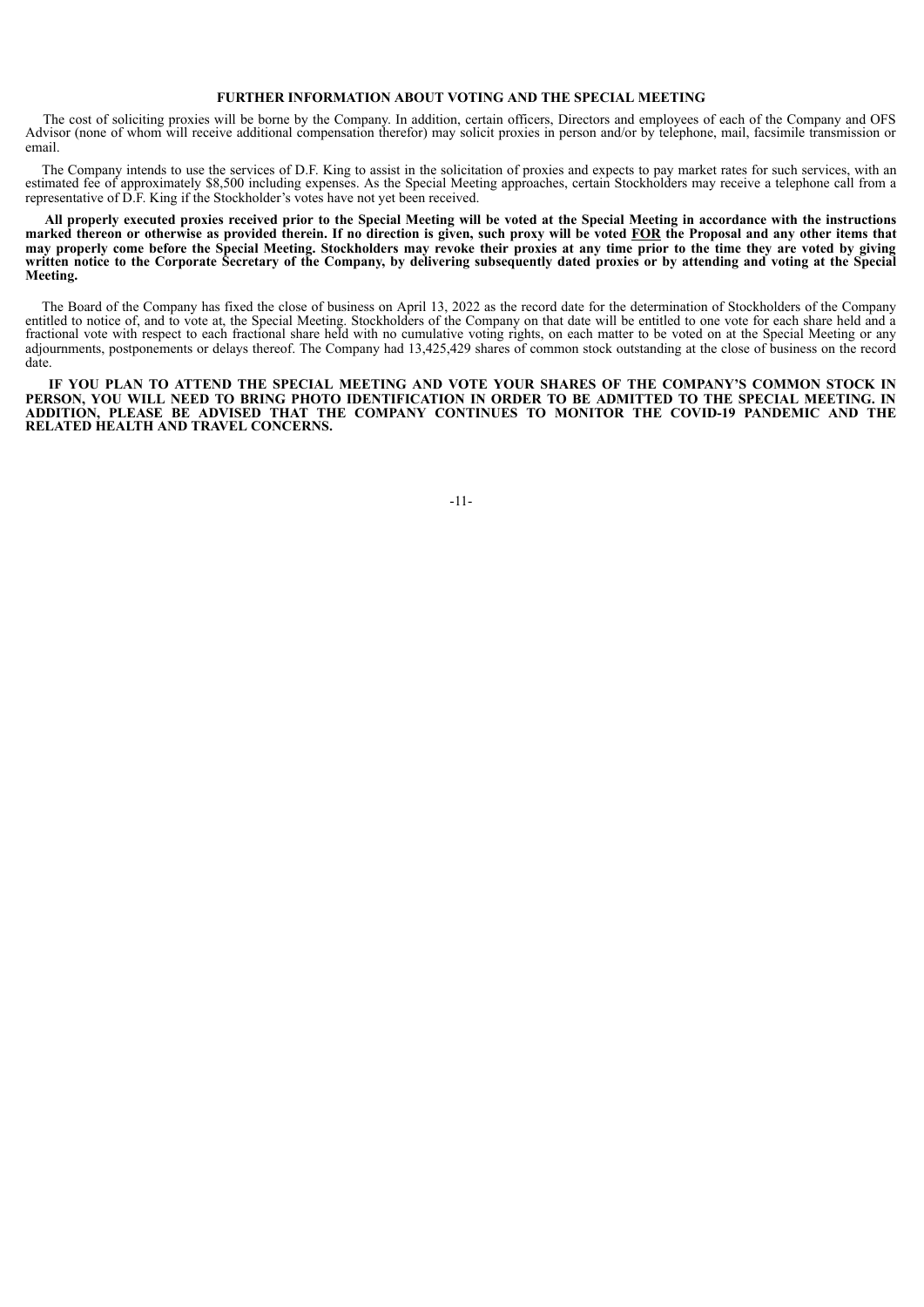### **EXECUTIVE LEADERSHIP**

The following table sets forth the names, ages and positions of our current officers as of April 13, 2022:

| Name                   | Age | <b>Position</b>                       | <b>Held Position Since</b> |
|------------------------|-----|---------------------------------------|----------------------------|
| Bilal Rashid(1)        | 51  | Chairman and Chief Executive Officer  | 2014                       |
| Jeffrey A. Cerny $(2)$ | 59  | Chief Financial Officer and Treasurer | 2014 (CFO and Treasurer)   |
| Mukya S. Porter(3)     | 47  | Chief Compliance Officer              | 2017                       |
| Tod K. Reichert(4)     | 60  | Corporate Secretary                   | 2017                       |
| Ross Teune $(5)$       | 54  | <b>Chief Accounting Officer</b>       | 2022                       |

- (1) *Bilal Rashid* has served as our Chairman of the Board and Chief Executive Officer since 2014. He is also Chairman of the Board, President and Chief Executive Officer of Hancock Park Corporate Income, Inc. ("Hancock Park") and OFS Credit Company, Inc. ("OFS Credit"), a member of the board of directors of CIM Real Assets & Credit Fund, President and a Senior<br>Managing Director of Orchard First Source Cap structured credit, investment banking and debt capital markets. Over the years, he has advised and arranged financing for investment management companies and commercial finance<br>companies including business development comp move from Canadian Imperial Bank of Commerce ("CIBC"). Prior to CIBC, he worked as an investment analyst in the project finance area at the International Finance Corporation, which is part of the World Bank. Prior to that, Mr. Rashid was <sup>a</sup> financial analyst at Lehman Brothers. Mr. Rashid has <sup>a</sup> B.S. in Electrical Engineering from Carnegie Mellon University and an MBA from Columbia University.
- (2) *Jeffrey A. Cerny* has served as our Chief Financial Officer and Treasurer since 2014 and previously served as our Secretary from 2011 to 2014. Mr. Cerny also serves as the Chief Financial Officer and Treasurer of Hanc Prior to joining OFSC in 1999, Mr. Cerny held various positions at Sanwa Business Credit Corporation, American National Bank and Trust Company of Chicago and Charter Bank Group, a<br>multi-bank holding company. Mr. Cerny hold Kellogg School of Management, and a J.D. from DePaul University's School of Law.
- (3) *Mukya S. Porter* currently serves as the Chief Compliance Officer of OFS Capital, Hancock Park, OFS Credit, OFSC and OFS Advisor, in which capacity she oversees the compliance and risk management functions. Ms. Porter code of ethics program and the day-to-day management of an affiliated limited-purpose broker dealer. Prior to Oaktree, Ms. Porter held the position of Vice President and Senior Compliance Officer at Pacific Investment Mana
- Tod *K. Reichert* currently serves as Corporate Secretary of OFS Capital, Hancock Park and OFS Credit, and as Managing Director, Chief Administrative Officer and General Counsel of OFS Advisor, in which capacity he oversees the legal and operational functions of the firm. Mr. Reichert has over 25 years of experience as a strategic business partner, providing advice on general corporate governance and transactional matters, with a focus on securities laws, compliance, corporate finance, debt and equity investments, and mergers and acquisitions. Prior to joining OFS Advisor, Mr. Reichert and compliance departments, overseeing complex litigation, and providing securities law, disclosure and transactional advice to the Board and senior management team, while serving as a<br>member of the MCG credit committee an
- (5) Ross Teune currently serves as the Chief Accounting Officer of OFS Capital, Hancock Park and OFS Credit. Mr. Teune also serves as the Chief Financial Officer of OFSAM. Mr. Teune has over 25 years of experience in publi his career at KPMG, LLP as a Senior Auditor from 1990 to 1995. Mr. Teune graduated from Hope College with a Bachelor of Science degree in Accounting and is a Certified Public Accountant (inactive).

-12-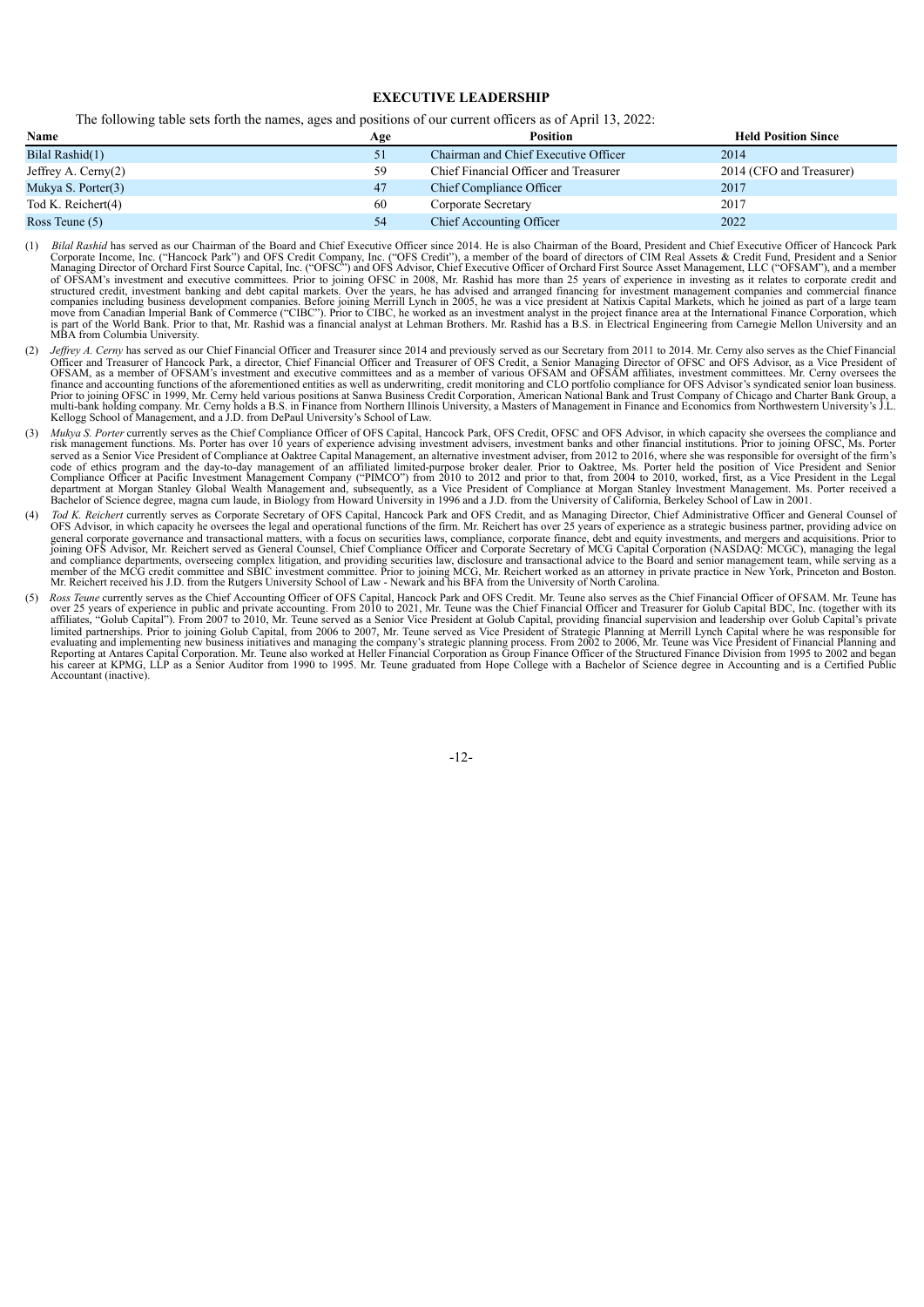## **INVESTMENT ADVISOR**

OFS (which refers to the collective activities and operations of OFSAM, its subsidiaries, and certain affiliates) is a full-service provider of capital and leveraged finance solutions to U.S. companies.

As of March 31, 2022, OFS had 49 full-time employees. OFS is headquartered in Chicago, Illinois and also has offices in New York, New York and Los Angeles, California.

OFS Advisor is organized as a Delaware limited liability company and is registered as an investment advisor with the SEC under the 1940 Act. Our investment activities are managed by OFS Advisor, our investment adviser. OFS Advisor is responsible for sourcing potential investments, conducting research and diligence on potential investments and equity sponsors, analyzing investment opportunities, structuring our investments and monitoring our investments and portfolio companies on an ongoing basis. OFS Advisor is a registered investment adviser under the Advisers Act and a wholly-owned subsidiary of OFSAM.

Our relationship with OFS Advisor is governed by and dependent on the Investment Advisory and Management Agreement we entered into with OFS Advisor and may be subject to conflicts of interest. OFS Advisor provides us with advisory services in exchange for a base management fee and incentive fee; see "Related-Party Transactions and Certain Relationships — Investment Advisory and Management Agreement". The base management fee is based on our total assets (other than cash and cash equivalents, and the intangible asset and goodwill resulting from the Company's acquisition of ownership interests in SBIC I LP and SBIC I GP, LLC on December 4, 2013, but including assets purchased with borrowed funds and assets owned by any consolidated entity) and, therefore, OFS Advisor will benefit when we incur debt or use leverage. Our Board is charged with protecting our interests by monitoring how OFS Advisor addresses these and other conflicts of interest associated with its management services and compensation. While our Board is not expected to review or approve each borrowing or incurrence of leverage, our independent Directors periodically review OFS Advisor's services and fees as well as its portfolio management decisions and portfolio performance.

OFS Advisor has entered into a Staffing Agreement (the "Staffing Agreement") with OFSC, a wholly-owned subsidiary of OFSAM. Under the Staffing Agreement, OFSC makes experienced investment professionals available to OFS Advisor and provides access to the senior investment personnel of OFS and its affiliates. The Staffing Agreement provides OFS Advisor with access to deal flow generated by OFS and its affiliates in the ordinary course of their businesses and commits the members of OFS Advisor's investment committee to serve in that capacity. As our investment adviser, OFS Advisor is obligated to allocate investment opportunities among us and any other clients fairly and equitably over time in accordance with its allocation policy.

OFS Advisor capitalizes on the deal origination and sourcing, credit underwriting, due diligence, investment structuring, execution, portfolio management and monitoring experience of OFS's professionals. The senior management team of OFS, including Bilal Rashid and Jeffrey A. Cerny, provides services to OFS Advisor. These managers have developed a broad network of contacts within the investment community, and possess an average of over 20 years of experience, investing in debt and equity securities of middle-market companies. In addition, these managers have extensive experience investing in assets that constitute our primary focus and have expertise in investing across all levels of the capital structure of middle-market companies.

#### **ADMINISTRATION AGREEMENT**

We do not have any direct employees, and our day-to-day investment operations are managed by OFS Advisor. We have a chief executive officer, chief financial officer, chief compliance officer, chief accounting officer, corporate secretary and, to the extent necessary, our Board may elect to appoint additional officers going forward. Our officers are employees of OFSC, an affiliate of OFS Advisor, and a portion of the compensation paid to our officers is paid by us pursuant to an administration agreement between us and OFS Capital Services, LLC ("OFS Services"). All of our executive officers are also officers of OFS Advisor.

OFS Services, an affiliate of OFS Advisor, provides the administrative services necessary for us to operate. OFS Services furnishes us with office facilities and equipment, necessary software licenses and subscriptions and clerical, bookkeeping and recordkeeping services at such facilities. OFS Services oversees our financial reporting as well as prepares our reports to stockholders and all other reports and materials required to be filed with the SEC or any other regulatory authority. OFS Services also manages the determination and publication of our net asset value and the preparation and filing of our tax returns and generally monitors the payment of our expenses and the performance of administrative and professional services rendered to us by others. OFS Services may retain third parties to assist in providing administrative services to us. To the extent that OFS Services outsources any of its functions, we will pay the fees associated with such functions at cost, on a direct basis.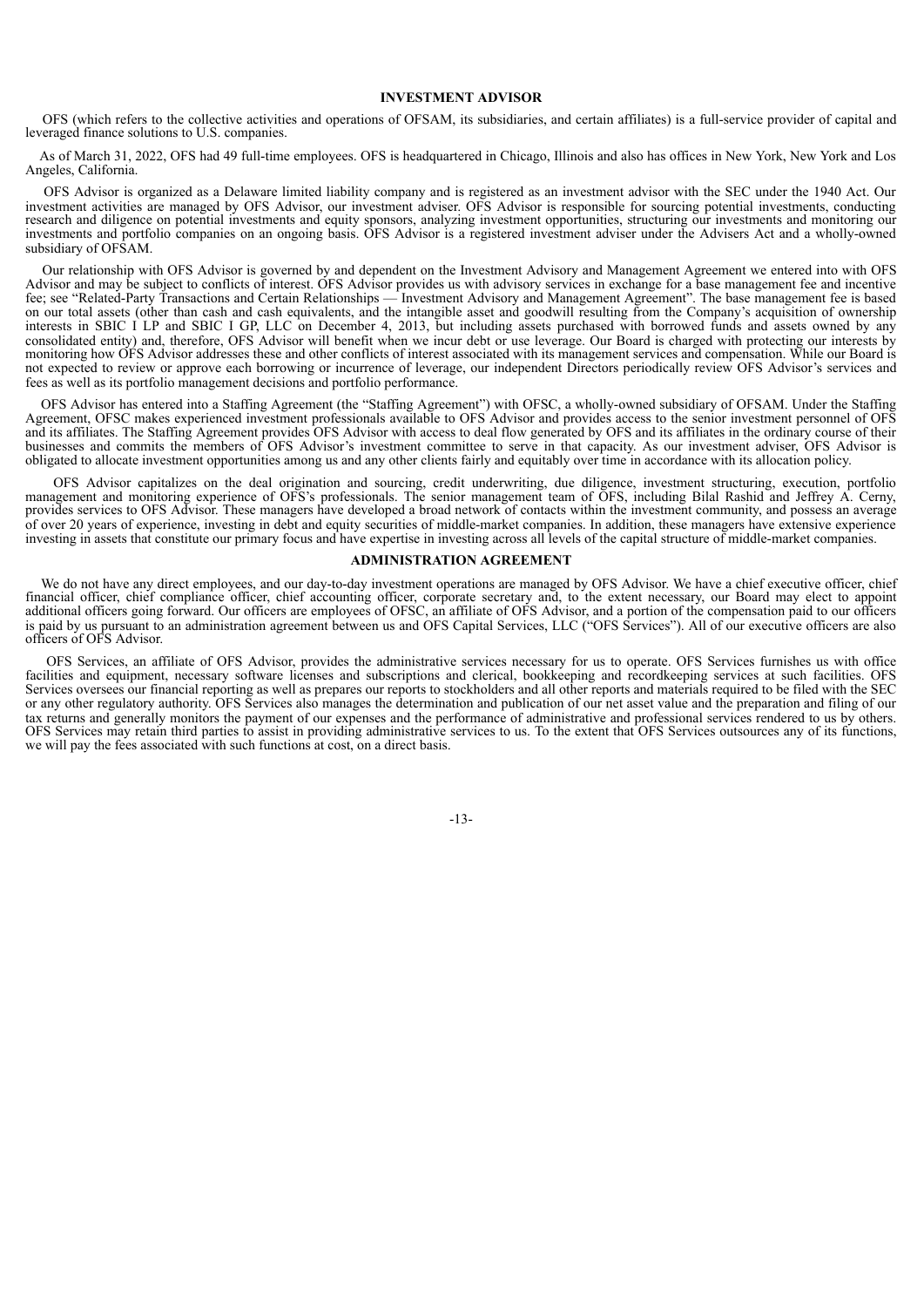## **PRINCIPAL EXECUTIVE OFFICES**

The principal executive office of the Company is located at 10 South Wacker Drive, Suite 2500, Chicago, Illinois, 60606. The principal executive office of each of OFS Advisor and the Administrator is located at 10 South Wacker Drive, Suite 2500, Chicago, Illinois, 60606.

## **SECURITY OWNERSHIP OF CERTAIN BENEFICIAL OWNERS**

The following table sets forth, at April 13, 2022, information with respect to the ownership of our common stock by each beneficial owner who, insofar as is known to us, owned more than 5% of our outstanding shares of common stock, each Director, our chief executive officer, each of our other executive officers and our Directors and executive officers as a group.

| <b>Name and Address of Beneficial Owner</b>                             | <b>Total Number of</b><br><b>Shares Beneficially</b><br>Owned | Percentage of<br><b>Common Stock</b><br><b>Beneficially</b><br>Owned(1) | <b>Dollar Range of Equity</b><br><b>Securities Beneficially</b><br>Owned by Directors(2)<br>(3) |
|-------------------------------------------------------------------------|---------------------------------------------------------------|-------------------------------------------------------------------------|-------------------------------------------------------------------------------------------------|
| <b>Holders of more than 5% of our Common Stock:</b>                     |                                                               |                                                                         |                                                                                                 |
| Richard S. Ressler(4)<br>4700 Wilshire Boulevard, Los Angeles, CA 90010 | 2,958,547                                                     | 22.0%                                                                   | N/A                                                                                             |
| <b>Independent Directors:</b>                                           |                                                               |                                                                         |                                                                                                 |
| Elaine E. Healy $(5)$                                                   | 10,937                                                        | $\ast$                                                                  | \$50,001-\$100,000                                                                              |
| Ashwin Ranganathan                                                      | $\boldsymbol{0}$                                              | N/A                                                                     | N/A                                                                                             |
| Romita Shetty                                                           | $\boldsymbol{0}$                                              | N/A                                                                     | N/A                                                                                             |
| <b>Interested Directors:</b>                                            |                                                               |                                                                         |                                                                                                 |
| Jeffrey A. Cerny                                                        | 30,000                                                        | $\ast$                                                                  | Over \$100,000                                                                                  |
| <b>Bilal Rashid</b>                                                     | 20,000                                                        | $\ast$                                                                  | Over \$100,000                                                                                  |
| <b>Officers Who Are Not Directors:</b>                                  |                                                               |                                                                         |                                                                                                 |
| Mukya S. Porter                                                         | 210                                                           | $\ast$                                                                  | N/A                                                                                             |
| Tod K Reichert                                                          | $\theta$                                                      | N/A                                                                     | N/A                                                                                             |
| Ross Teune                                                              | $\mathbf{0}$                                                  | N/A                                                                     | N/A                                                                                             |
| All Directors and officers as a group (8 persons)                       | 61,147                                                        | $\ast$                                                                  |                                                                                                 |

\* Less than 1% of our outstanding common stock.

(1) Applicable percentage of ownership for each holder is based on 13,425,429 shares of common stock outstanding on April 13, 2022.

(2) Beneficial ownership has been determined in accordance with Rule 16a-1(a)(2) of the Securities Exchange Act of 1934, as amended, or the Exchange Act.

(3) The dollar range of our equity securities beneficially owned is calculated by multiplying the closing price of our common stock as reported on The Nasdaq Global Select Market on April 13, 2022, times the number of shares beneficially owned.

(4) Information is based on a Schedule 13D/A filed with the SEC on September 27, 2021. The shares attributed to Mr. Ressler include 12,073 shares owned by Mr. Ressler individually and 2,946,474 shares owned by Orchard Firs as security for a revolving credit facility.

(5) The reported shares held by Elaine E. Healy are pledged as collateral for a line of credit.

## **RELATED-PARTY TRANSACTIONS AND CERTAIN RELATIONSHIPS**

We have entered into agreements with OFS Advisor and its affiliates in which certain members of our senior management have ownership and financial **interests** 

#### **Investment Advisory and Management Agreement**

We have entered into an Investment Advisory and Management Agreement with OFS Advisor and will pay OFS Advisor a base management fee and incentive fee. The incentive fee will be computed and paid on income that we may not yet have received in cash. This fee structure may create an incentive for OFS Advisor to invest in certain types of securities. Additionally, we rely on investment professionals from OFS Advisor to assist our Board with the valuation of our portfolio investments. OFS Advisor's base management fee and incentive fee are based on the value of our investments and there may be a conflict of interest when personnel of OFS Advisor are involved in the valuation process for our portfolio investments. In addition, the incentive fee payable by us to OFS Advisor may create an incentive for OFS Advisor to cause us to make more speculative investments or increase our debt outstanding more than would be the case in the absence of such compensation arrangement. For the year ended December 31, 2021, the base management fee and incentive management fee were \$7.67 million and \$4.27 million, respectively.

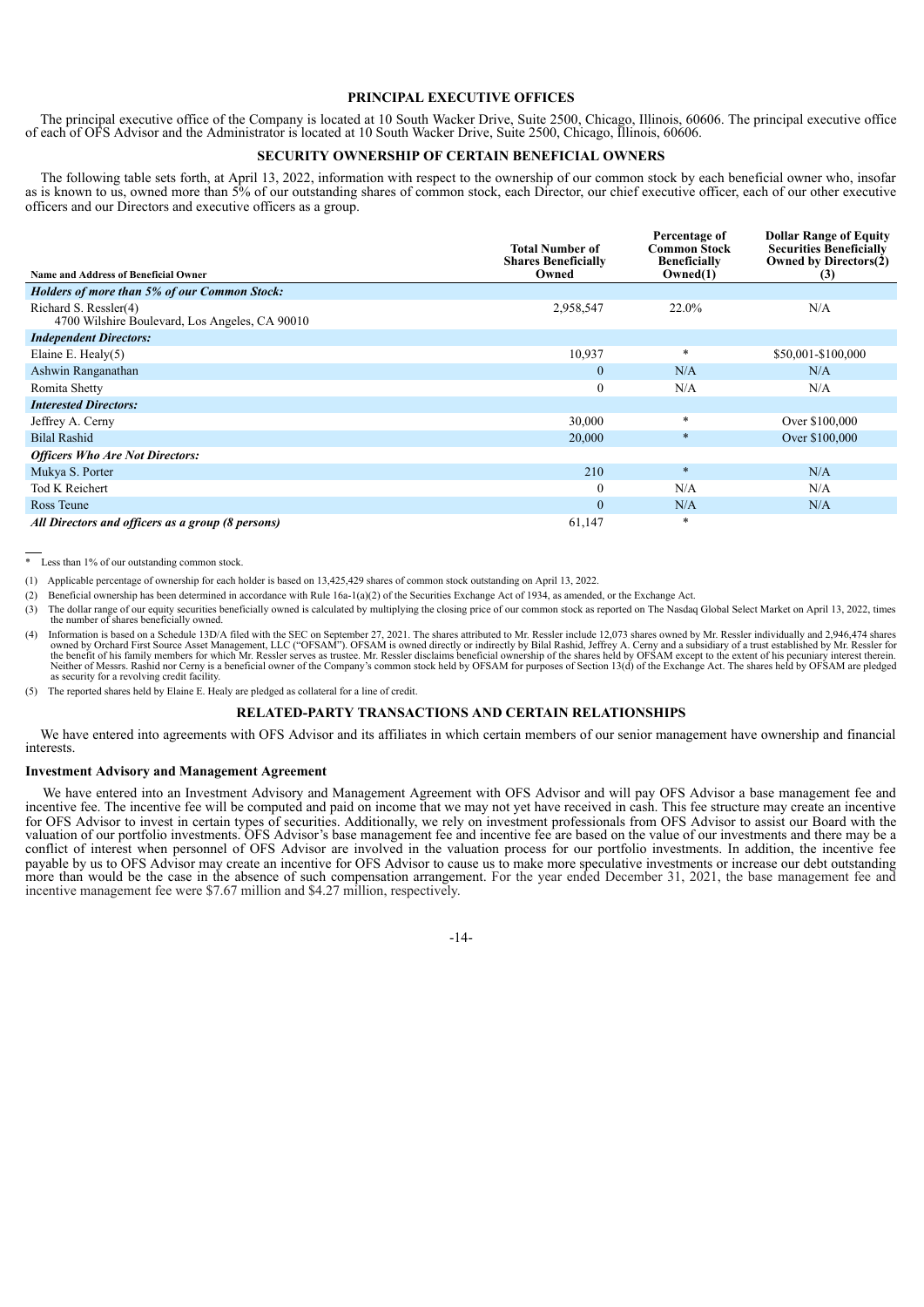#### **License Agreement**

We have entered into a license agreement with OFSAM under which OFSAM grants us a non-exclusive, royalty-free license to use the name "OFS."

## **Administration Agreement**

We have entered into an Administration Agreement, pursuant to which OFS Services furnishes us with office facilities, equipment, necessary software licenses and subscriptions and clerical, bookkeeping and record keeping services at such facilities. Under our Administration Agreement, OFS Services performs, or oversees the performance of, our required administrative services, which include, among other things, being responsible for the financial records that we are required to maintain and preparing reports to our stockholders and all other reports and materials required to be filed with the SEC or any other regulatory authority. The administration fee expense was \$1.76 million for the year ended December 31, 2021.

#### **Staffing Agreements**

OFS Advisor is an affiliate of OFSC, with which it has entered into a Staffing Agreement. Under the Staffing Agreement, OFSC makes available to OFS Advisor experienced investment professionals and access to the senior investment personnel and other resources of OFSC and its affiliates. The Staffing Agreement provides OFS Advisor with access to deal flow generated by the professionals of OFSC and its affiliates and commits the members of the Advisor Investment Committees (discussed below) to serve in that capacity. OFS Advisor capitalizes on the significant deal origination and sourcing, credit underwriting, due diligence, investment structuring, execution, portfolio management and monitoring experience of OFSC's investment professionals.

OFSC also has entered into a Staffing and Corporate Services Agreement with OFS Services. Under this agreement, OFS Services makes available to OFSC the administrative resources of OFS Services.

### **Investment Committees, Investment Allocation and Transactions with Certain Affiliates.**

OFS Advisor and its affiliates manage other assets and funds, and may manage other entities in the future, including other BDCs, and these other funds and entities may have similar or overlapping investment strategies. OFS Advisor's Pre-Allocation Investment Committee, Structured Credit Investment Committee, Broadly Syndicated Investment Committee and Middle Market Investment Committee, (the "Middle Market Investment Committee", and collectively, the "Advisor Investment Committees"), are responsible for the overall asset allocation decisions and the evaluation and approval of investments of OFS Advisor's advisory clients. The Middle Market Investment Committee, which is comprised of Richard Ressler (Chairman), Jeffrey A. Cerny, Kyde Sharp and Bilal Rashid, along with the investment committee for OFS SBIC I, LP (the "SBIC Investment Committee"), which is comprised of Jeffrey A. Cerny, Tod K. Reichert and Bilal Rashid, is responsible for the evaluation and approval of all the investments made by us directly or through our wholly-owned subsidiaries, as appropriate. The Middle Market Investment Committee and SBIC Investment Committee also determine appropriate investment sizing and implement ongoing monitoring requirements of our investments.

Our senior management, members of the Advisor Investment Committees, including members of the Middle Market Investment Committee, the SBIC Investment Committee and other investment professionals from OFSAM or its other affiliates or may serve as officers, directors or principals of (i) entities that operate in the same or a related line of business as we do, (ii) entities in which we invest or in which we are considering making an investment or (iii) investment funds or other investment vehicles managed by OFS Advisor or its affiliates. Through these and other relationships, these individuals may obtain material non-public information that might restrict our ability to buy or sell the securities of a company under the policies of the Company or applicable law.

Similarly, OFS Advisor and/or its affiliates have other clients with similar, different or competing investment objectives. In serving in these multiple capacities, they may have obligations to other clients or investors in those entities, the fulfillment of which may not be in the best interests of us or our stockholders. An investment opportunity that is suitable for multiple clients of OFS Advisor and its affiliates may not be capable of being shared among some or all of such clients and affiliates due to the limited scale of the opportunity or other factors, including regulatory restrictions imposed by the 1940 Act. There can be no assurance that OFS Advisor's or its affiliates' efforts to allocate any particular investment opportunity fairly and equitably among all clients for whom such opportunity is appropriate will result in an allocation of all or part of such opportunity to us. Not all conflicts of interest can be expected to be resolved in our favor. As a result, we may not be given the opportunity to participate in certain investments made by investment funds, accounts or other investment vehicles managed by OFS Advisor and its affiliates or by members of our investment committees.

-15-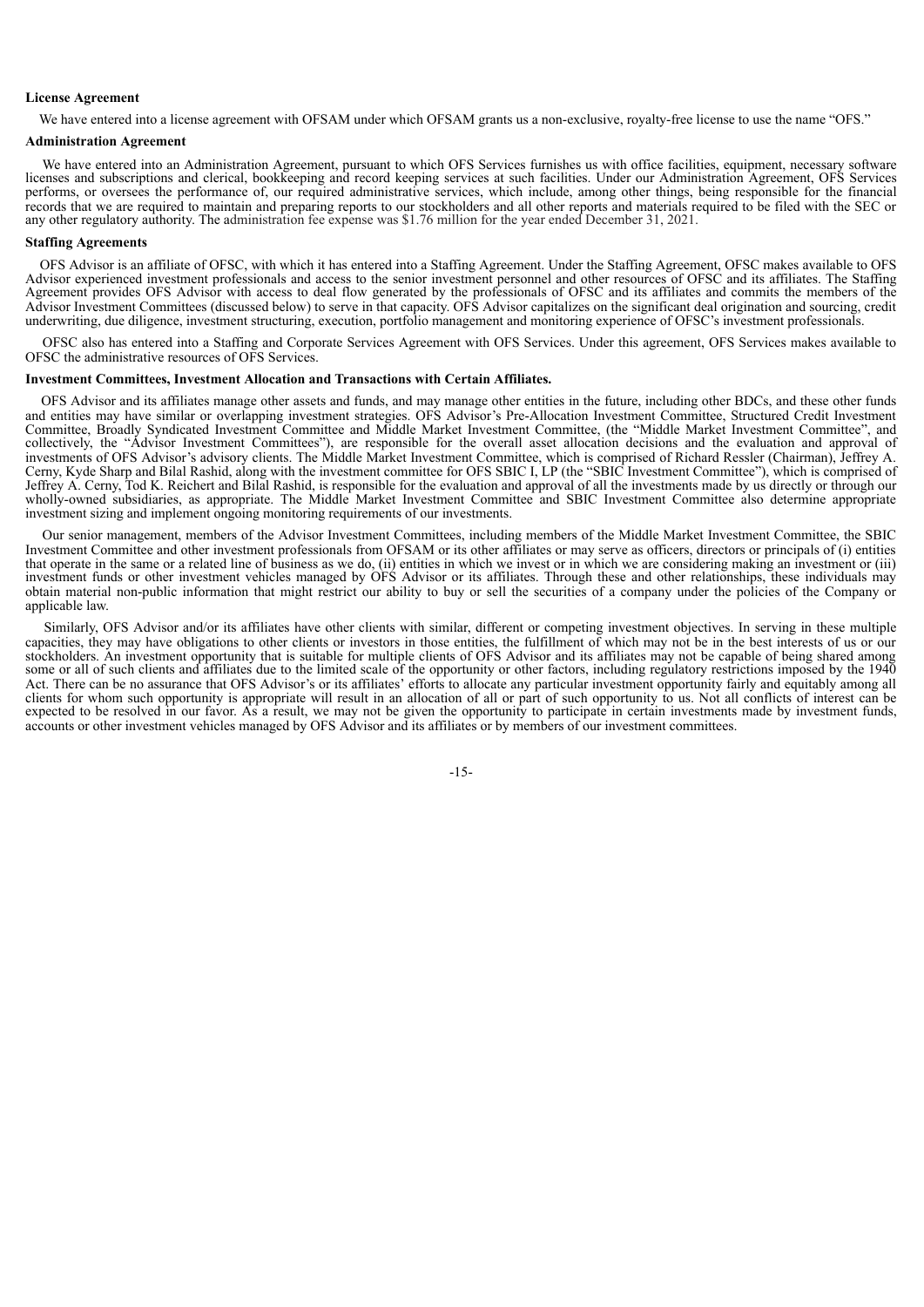Because we have elected to be treated as a BDC under the 1940 Act, we are prohibited under the 1940 Act from participating in certain transactions with our affiliates without the prior approval of our independent directors and, in some cases, of the SEC. Those transactions include purchases and sales, and so-called "joint" transactions, in which we and one or more of our affiliates are engaging together in certain types of profit-making activities. Any person that owns, directly or indirectly, five percent or more of our outstanding voting securities will be our affiliate for purposes of the 1940 Act, and we are generally prohibited from engaging in purchases or sales of assets or joint transactions with such affiliates, absent the prior approval of our independent directors. Additionally, without the approval of the SEC, we are prohibited from engaging in purchases or sales of assets or joint transactions with the following affiliated persons: (a) our officers, directors, and employees; (b) OFS Advisor and its affiliates; and (c) OFSAM or its affiliates.

We may, however, invest alongside OFSAM and its affiliates or their respective other clients in certain circumstances where doing so is consistent with current law and SEC staff interpretations. For example, we may invest alongside such accounts consistent with guidance promulgated by the SEC staff permitting us and such other accounts to purchase interests in a single class of privately placed securities so long as certain conditions are met, including that OFS Advisor, acting on our behalf and on behalf of other clients, negotiates no term other than price. Co-investment with such other accounts is not permitted or appropriate under this guidance when there is an opportunity to invest in different securities of the same issuer or where the different investments could be expected to result in a conflict between our interests and those of other accounts. Moreover, except in certain circumstances, this guidance does not permit us to invest in any issuer in which OFSAM and its affiliates or a fund managed by OFSAM or its affiliates has previously invested.

On August 4, 2020, we received exemptive relief from the SEC to permit us to co-invest in portfolio companies with certain other funds, including other BDCs and registered investment companies managed by OFS Advisor ("Affiliated Funds") in a manner consistent with our investment objective, positions, policies, strategies and restrictions as well as regulatory requirements and other pertinent factors, subject to compliance with certain conditions (the "Order"). The Order superseded a previous co-investment order we received on October 12, 2016 and provides us with greater flexibility to enter into co-investment transactions with Affiliated Funds. We are generally permitted to co-invest with Affiliated Funds if under the terms of the Order, a "required majority" (as defined in Section 57(o) of the 1940 Act) of our independent directors make certain conclusions in connection with a co-investment transaction, including that (1) the terms of the transaction, including the consideration to be paid, are reasonable and fair to us and our stockholders and do not involve overreaching by us or our stockholders on the part of any person concerned and (2) the transaction is consistent with the interests of our stockholders and is consistent with our investment objective and strategies.

In addition, we may file an amendment to our existing Order to permit us to continue to co-invest in our existing portfolio companies with certain affiliates that are private funds even if such other funds had not previously invested in such existing portfolio company, subject to certain conditions. However, if filed, there is no guarantee that such amendment will be granted.

OFS Advisor will seek to allocate investment opportunities among eligible accounts in a manner that is fair and equitable over time and consistent with its allocation policy. Under this allocation policy, if OFS Advisor is actively seeking investments for two or more investment vehicles with similar or overlapping investment strategies, an available opportunity will be allocated based on the provisions governing allocations of such investment opportunities under law or in the relevant organizational, offering or similar documents, if any, for such investment vehicles. In the absence of any such provisions, OFS Advisor will consider the following factors and the weight that should be given with respect to each of these factors:

- investment guidelines and/or restrictions, if any, set forth in the applicable organizational, offering or similar documents for the investment vehicles;
- the status of tax restrictions and tests and other regulatory restrictions and tests;
- risk and return profile of the investment vehicles;
- suitability/priority of a particular investment for the investment vehicles;
- if applicable, the targeted position size of the investment for the investment vehicles;
- level of available capital for investment with respect to the investment vehicles;
- total amount of funds committed to the investment vehicles; and
- the age of the investment vehicles and the remaining term of their respective investment periods, if any.

-16-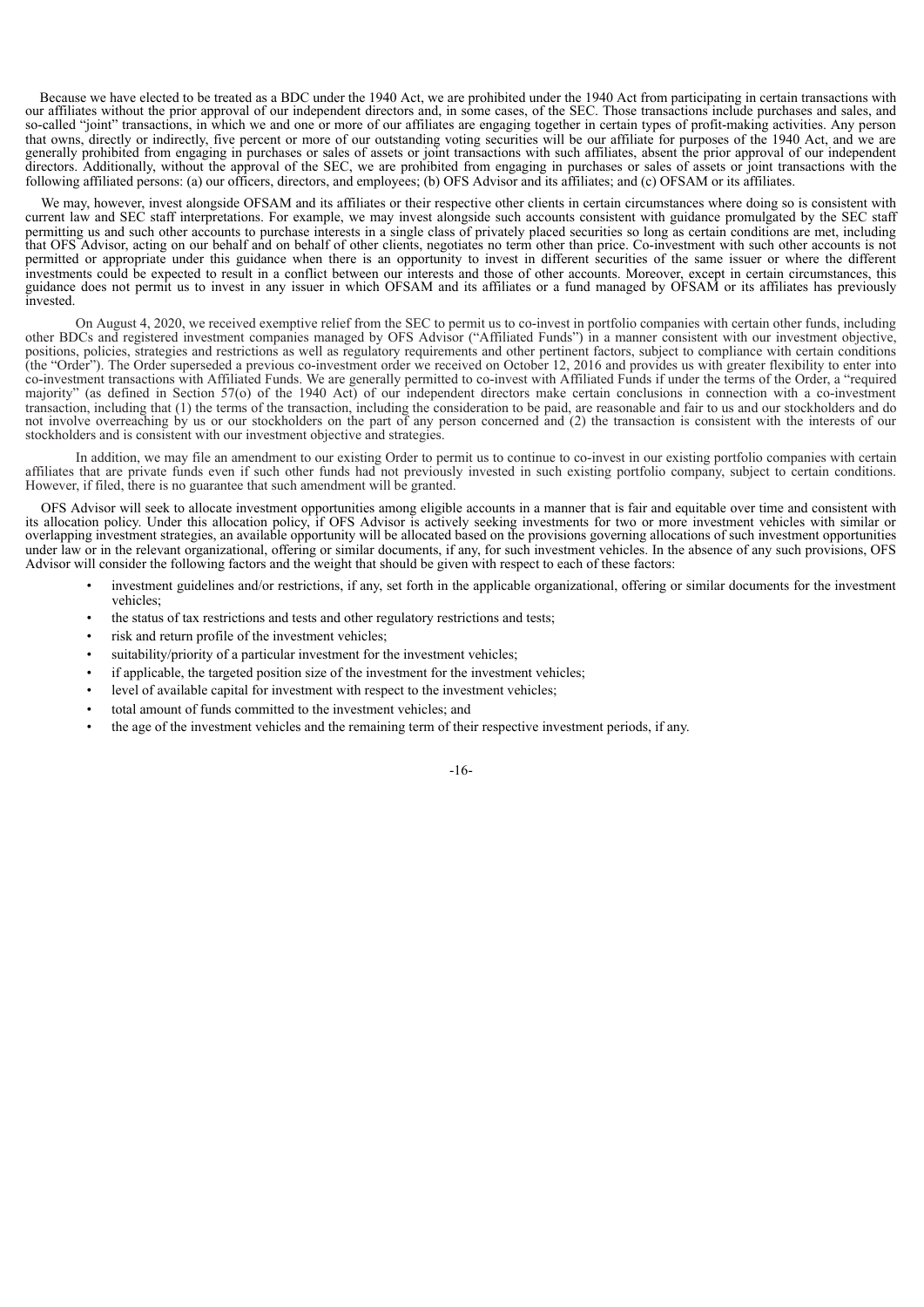When not relying on the Order, priority as to opportunities will generally be given to accounts that are in their "ramp-up" period over the accounts that are outside their ramp-up period but still within their investment or re-investment periods. However, application of one or more of the factors listed above, or other factors determined to be relevant or appropriate, may result in the allocation of an investment opportunity to a fund no longer in its ramp-up period over a fund that is still within its ramp-up period.

In situations where co-investment with other accounts is not permitted or appropriate, OFS Advisor will need to decide which account will proceed with the investment. The decision by OFS Advisor to allocate an opportunity to another entity could cause us to forego an investment opportunity that we otherwise would have made. These restrictions, and similar restrictions that limit our ability to transact business with our officers or directors or their affiliates, may limit the scope of investment opportunities that would otherwise be available to us.

Conflicts may arise when we make an investment in conjunction with an investment being made by another account managed by OFS Advisor or an affiliate of OFS Advisor (each, an "Affiliated Account"), or in a transaction where an Affiliated Account has already made an investment. Investment opportunities are, from time to time, appropriate for more than one account in the same, different or overlapping securities of a portfolio company's capital structure. Conflicts arise in determining the terms of investments, particularly where these accounts may invest in different types of securities in a single portfolio company. Questions arise as to whether payment obligations and covenants should be enforced, modified or waived, or whether debt should be restructured, modified or refinanced.

We may invest in debt and other securities of companies in which Affiliated Accounts hold those same securities or different securities, including equity securities. In the event that such investments are made by us, our interests will at times conflict with the interests of such Affiliated Accounts, particularly in circumstances where the underlying company is facing financial distress. Decisions about what action should be taken, particularly in troubled situations, raise conflicts of interest, including, among other things, whether or not to enforce claims, whether or not to advocate or initiate a restructuring or liquidation inside or outside of bankruptcy, and the terms of any work-out or restructuring. The involvement of Affiliated Accounts at both the equity and debt levels could inhibit strategic information exchanges among fellow creditors, including among us or Affiliated Accounts. In certain circumstances, we or an Affiliated Account may be prohibited from exercising voting or other rights and may be subject to claims by other creditors with respect to the subordination of their interest.

In the event that we or an Affiliated Account has a controlling or significantly influential position in a portfolio company, that account may have the ability to elect some or all of the board of directors of such a portfolio company, thereby controlling the policies and operations of such portfolio company, including the appointment of management, future issuances of securities, payment of dividends, incurrence of debt and entering into extraordinary transactions. In addition, a controlling account is likely to have the ability to determine, or influence, the outcome of operational matters and to cause, or prevent, a change in control of such a company. Such management and operational decisions may, at times, be in direct conflict with other accounts that have invested in the same portfolio company that do not have the same level of control or influence over the portfolio company.

If additional capital is necessary as a result of financial or other difficulties, or to finance growth or other opportunities, the accounts may or may not provide such additional capital, and if provided each account will supply such additional capital in such amounts, if any, as determined by OFS Advisor. In addition, a conflict arises in allocating an investment opportunity if the potential investment target could be acquired by us, an Affiliated Account, or a portfolio company of an Affiliated Account. Investments by more than one account of OFS Advisor or its affiliates in a portfolio company also raise the risk of using assets of an account of OFS Advisor or its affiliates to support positions taken by other accounts of OFS Advisor or its affiliates, or that an account may remain passive in a situation in which it is entitled to vote. In addition, there may be differences in timing of entry into, or exit from, a portfolio company for reasons such as differences in strategy, existing portfolio or liquidity needs, different account mandates or fund differences, or different securities being held. These variations in timing may be detrimental to us.

The application of our or an Affiliated Account's governing documents and the policies and procedures of OFS Advisor are expected to vary based on the particular facts and circumstances surrounding each investment by two or more accounts, in particular when those accounts are in different classes of an issuer's capital structure (as well as across multiple issuers or borrowers within the same overall capital structure) and, as such, there may be a degree of variation and potential inconsistencies, in the manner in which potential or actual conflicts are addressed.

-17-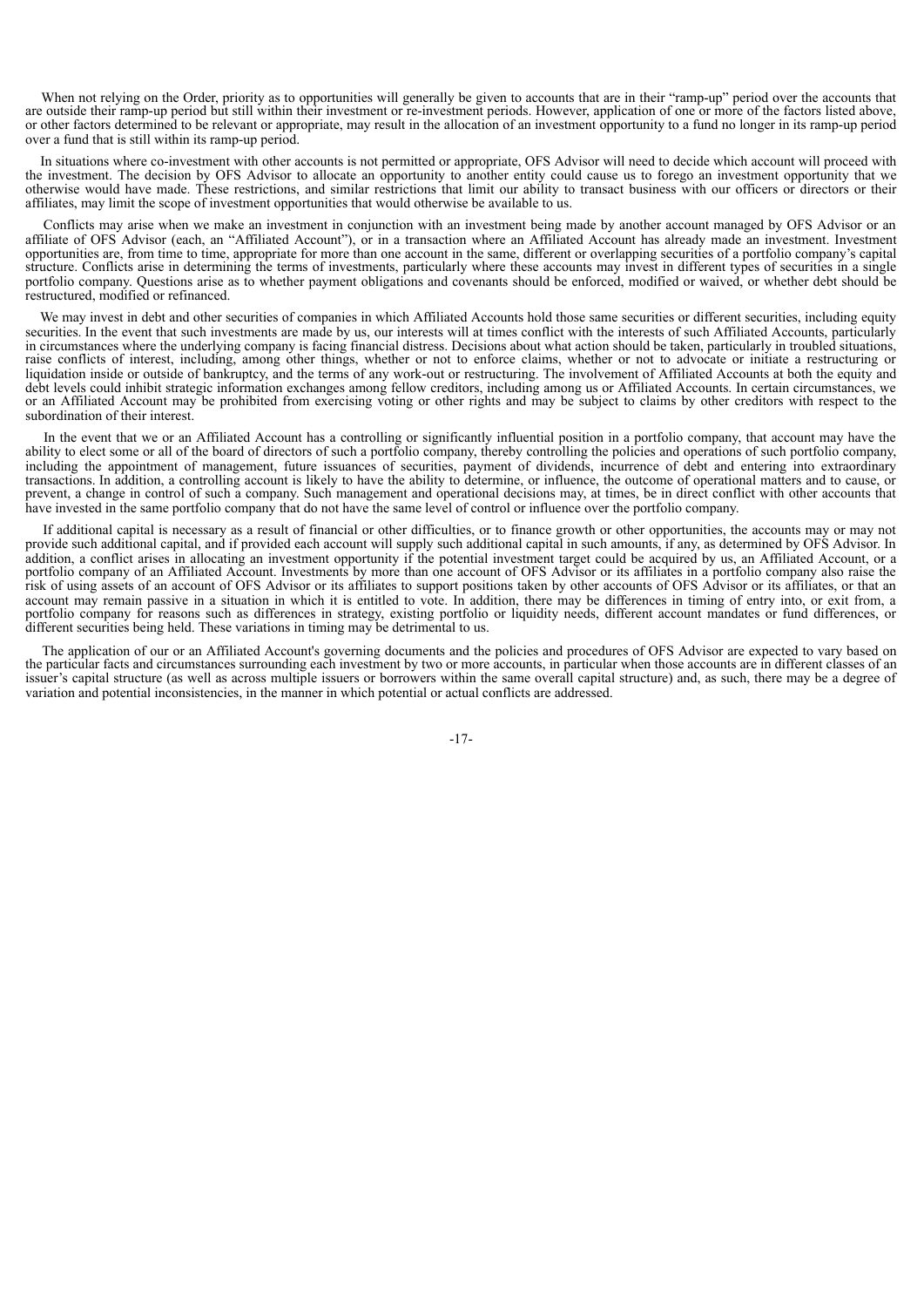## **FINANCIAL STATEMENTS AND OTHER INFORMATION**

WE WILL FURNISH, WITHOUT CHARGE, A COPY OF OUR MOST RECENT ANNUAL REPORT AND THE MOST RECENT QUARTERLY REPORT SUCCEEDING THE ANNUAL REPORT, IF ANY, TO ANY STOCKHOLDER UPON REQUEST. REQUESTS SHOULD BE DIRECTED TO THE COMPANY AT 10 SOUTH WACKER DRIVE, SUITE 2500, CHICAGO, ILLINOIS 60606 (TELEPHONE NUMBER 1-847-734-2000) OR D.F. KING, THE COMPANY'S PROXY SOLICITOR (TELEPHONE NUMBER 1-866-416-0553).

We periodically update performance and certain other data for the Company in the "Investor Relations" section of its website which can be found at http://www.ofscapital.com. Investors and others are advised to periodically check the website for updated performance information and the release of other material information about the Company.

### **DISTRIBUTION REINVESTMENT PLAN**

We have adopted a distribution reinvestment plan that provides for reinvestment of our distributions and other distributions on behalf of our stockholders, unless a stockholder elects to receive cash as provided below. As a result, if our Board authorizes, and we declare, a cash distribution, then our stockholders who have not "opted out" of our distribution reinvestment plan will have their cash distribution automatically reinvested in additional shares of our common stock, rather than receiving the cash distribution.

No action is required on the part of a registered stockholder to have their cash distribution reinvested in shares of our common stock. A registered stockholder may elect to receive an entire distribution in cash by notifying American Stock Transfer & Trust Company, LLC, the plan administrator and our transfer agent and registrar, in writing so that such notice is received by the plan administrator no later than 10 days prior to the record date for distributions to stockholders. The plan administrator will set up an account for shares acquired through the plan for each stockholder who has not elected to receive distributions in cash and hold such shares in non-certificated form. Upon request by a stockholder participating in the plan, received in writing not less than 10 days prior to the record date, the plan administrator will, instead of crediting shares to the participant's account, issue a certificate registered in the participant's name for the number of whole shares of our common stock and a check for any fractional share.

Those stockholders whose shares are held by a broker or other financial intermediary may receive distributions in cash by notifying their broker or other financial intermediary of their election.

We will use primarily newly issued shares to implement the plan, whether our shares are trading at a premium or at a discount to net asset value. However, we reserve the right to direct the plan administrator to purchase shares in the open market in connection with our implementation of the plan. The number of shares to be issued to a stockholder is determined by dividing the total dollar amount of the distribution payable to such stockholder by the market price per share of our common stock at the close of regular tra Market price per share on that date will be the closing price for such shares on the Nasdaq Global Select Market or, if no sale is reported for such day, at the average of their reported bid and asked prices. The number of shares of our common stock to be outstanding after giving effect to payment of the distribution cannot be established until the value per share at which additional shares will be issued has been determined and elections of our stockholders have been tabulated.

There will be no brokerage charges or other charges to stockholders who participate in the plan. The plan administrator's fees will be paid by us. If a participant elects by written notice to the plan administrator to have the plan administrator sell part or all of the shares held by the plan administrator in the participant's account and remit the proceeds to the participant, the plan administrator is authorized to deduct a \$15.00 transaction fee plus a \$0.10 per share brokerage commission from the proceeds.

Stockholders who receive distributions in the form of stock are subject to the same U.S. federal tax consequences as are stockholders who elect to receive their distributions in cash; however, since their cash distributions will be reinvested, such stockholders will not receive cash with which to pay any applicable taxes on reinvested distributions. A stockholder's basis for determining gain or loss upon the sale of stock received in a distribution from us will be equal to the total dollar amount of the distribution payable to the stockholder. Any stock received in a distribution will have a new holding period for tax purposes commencing on the day following the day on which the shares are credited to the U.S. stockholder's account.

Participants may terminate their accounts under the plan by notifying the plan administrator via its website at *www.amstock.com*, by filling out the transaction request form located at the bottom of their statement and sending it to the plan administrator. Such termination will be effective immediately if the participant's notice is received by the plan administrator not less than 10 days prior to any distribution record date; otherwise, such termination will be effective only with respect to any subsequent distribution. The plan may be terminated by us upon notice in writing mailed to each participant at least 30 days prior to any record date for the payment of any distribution by us. All

-18-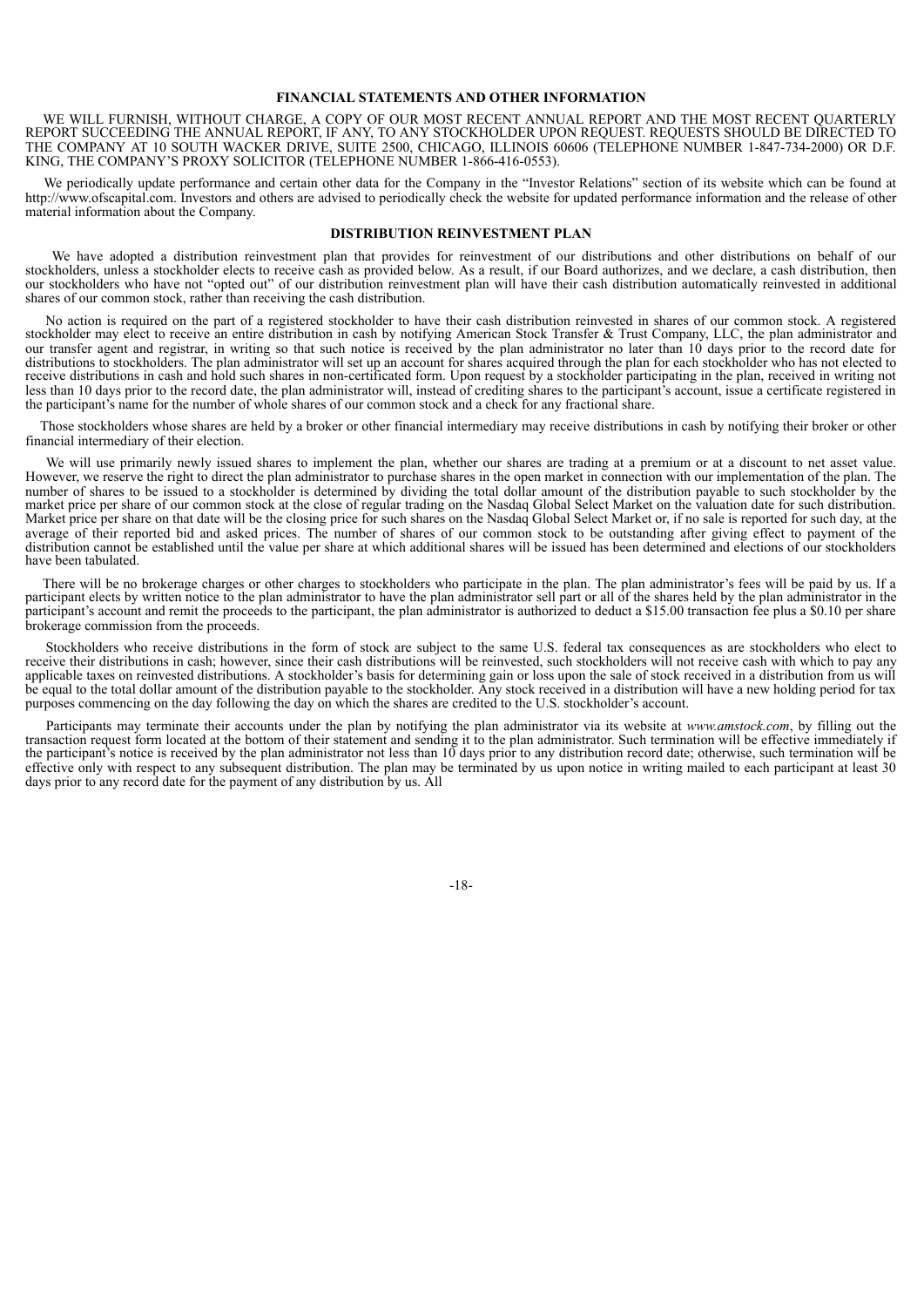correspondence concerning the plan should be directed to the plan administrator by mail at American Stock Transfer & Trust Company, LLC, P.O. Box 922, Wall Street Station, New York, New York 10269, or by the plan administrator's Interactive Voice Response System at (800) 937-5449.

If you withdraw or the plan is terminated, you will receive the number of whole shares in your account under the plan and a cash payment for any fraction of a share in your account.

If you hold your common stock with a brokerage firm that does not participate in the plan, you will not be able to participate in the plan and any distribution reinvestment may be effected on different terms than those described above. Consult your financial advisor for more information.

## **SUBMISSION OF STOCKHOLDERS PROPOSALS**

In order to be included in the proxy materials for our 2023 annual meeting of stockholders pursuant to Rule 14a-8 under the Exchange Act, stockholders' proposals must be received by us at our principal executive offices no later than December 28, 2022.

Stockholder proposals or director nominations to be presented at the 2023 annual meeting of stockholders, other than stockholder proposals submitted pursuant to the Rule 14a-8 under the Exchange Act, must be delivered to, or mailed and received at, the principal executive offices of the Company not less than ninety (90) days in advance of the one year anniversary of the previous year's annual meeting of stockholders. For the Company's 2023 annual meeting of stockholders, the Company must receive such proposals and nominations no later than March 10, 2023. If the date of the annual meeting has been changed by more than thirty (30) calendar days from the date contemplated at the time of the previous year's proxy statement, stockholder proposals or director nominations must be so received not later than the tenth day following the day on which the date of the 2023 annual meeting of stockholders is first publicly announced or disclosed. Proposals must also comply with the other requirements contained in the Company's bylaws, including supporting documentation and other information. Proxies solicited by the Company will confer discretionary voting authority with respect to these proposals, subject to SEC rules governing the exercise of this authority. Pursuant to Rule 14a-4 of the Exchange Act, discretionary authority will apply when a choice is not specified by the Stockholder provided that the proxy states in bold-face type how it is intended to vote the shares.

Pursuant to the Company's bylaws, for a director nomination or other business to be considered for the next annual meeting of stockholders, notice must be provided in writing and delivered to the Corporate Secretary of the Company at the Company's principal executive office by March 10, 2023 but not before February 8, 2023. Notices of intention to present proposals at the 2023 annual meeting of stockholders should be addressed to Tod K. Reichert, our Corporate Secretary, OFS Capital Corporation, 10 South Wacker Drive, Suite 2500, Chicago, Illinois 60606. We reserve the right to reject, rule out of order, or take other appropriate action with respect to any proposal that does not comply with these and other applicable requirements.

### **HOUSEHOLDING OF PROXY MATERIALS**

Some banks, brokers and other nominee record holders may be participating in the practice of "householding" proxy statements and annual reports. This means that only one copy of our proxy statement and annual report to stockholders may have been sent to multiple stockholders in your household. We will promptly deliver a separate copy of either document to you upon written or oral request to OFS Capital Corporation, 10 South Wacker Drive, Suite 2500, Chicago, Illinois 60606, Attention: Tod K. Reichert, Corporate Secretary, telephone: (847) 734-2000. In the future, if you want to receive separate copies of the proxy statement or annual report to stockholders, or if you are receiving multiple copies and would like to receive only one copy per household, you should contact your bank, broker or other nominee record holder, or you may contact us at the above address and phone number.

## **OTHER MATTERS**

Our Board is not aware of any matter to be presented for action at the Special Meeting other than the matter referred to above and does not intend to bring any other matters before the Special Meeting. However, if other matters should properly come before the Special Meeting, it is intended that holders of the proxies will vote thereon in their discretion.

By Order of the Board of Directors,

 $222$ 

Tod K. Reichert *Corporate Secretary* Chicago, Illinois April 27, 2022

-19-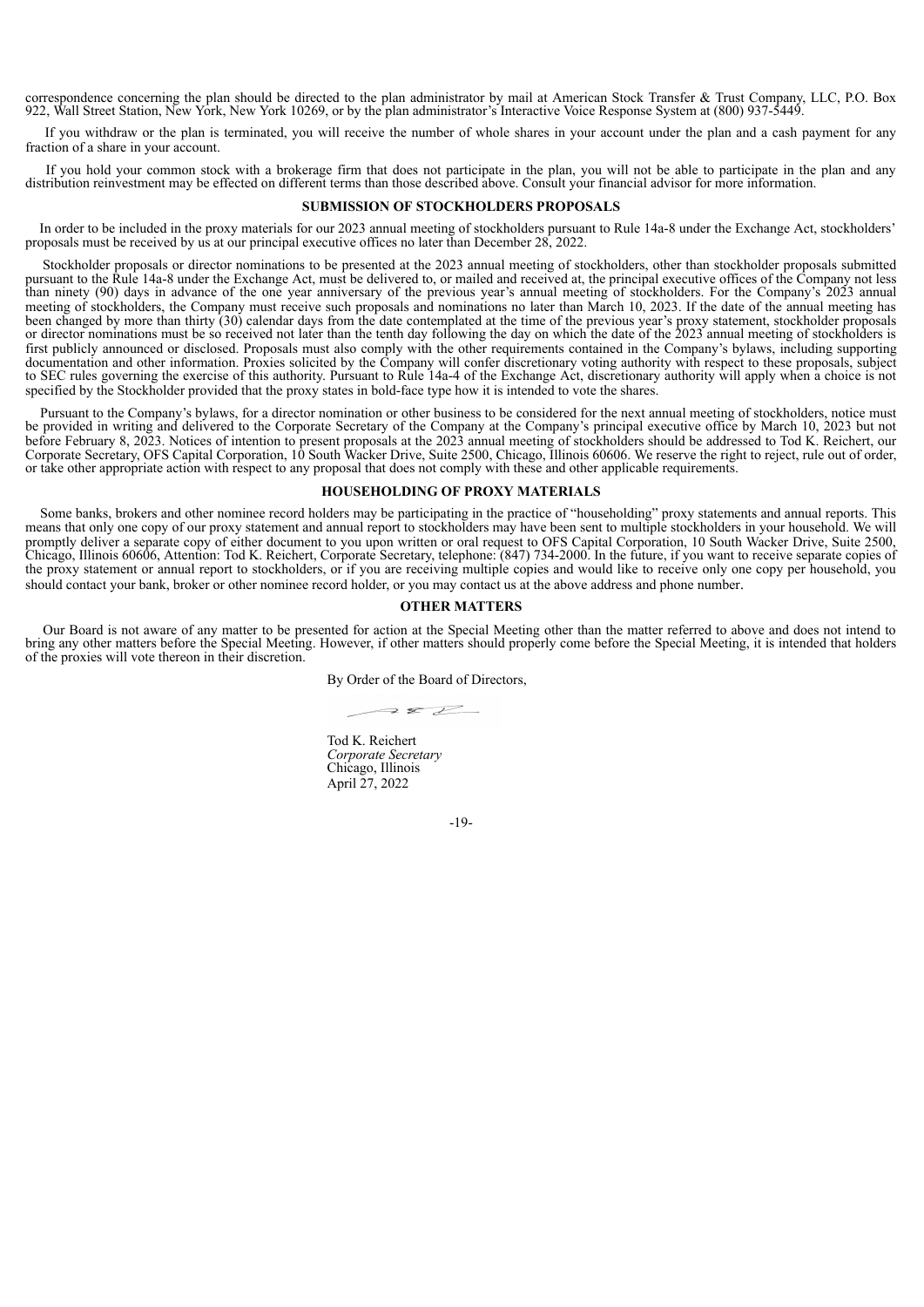## **OFS CAPITAL CORPORATION**

## **PRIVACY NOTICE**

We are committed to maintaining your privacy and to safeguarding your nonpublic personal information. The following information is provided to help you understand what personal information we collect, how we protect that information and why, in certain cases, we may share information with select other parties. This Privacy Notice sets forth OFS Capital Corporation's (''our," "we," or "the Company") policies with respect to non-public personal information provided to us. These policies apply to stockholders in the Company and may be changed at any time, provided a notice of such change is given to you. This notice replaces all previous statements of our privacy policy.

## **Information We Collect**

You may provide us with non-public personal information, such as your name, address, e-mail address, social security and/or tax identification number, assets and/or income information: (i) in a trading confirmation or other related account or transaction documentation; (ii) in correspondence and conversations with us and our representatives; and (iii) through transactions in the Company.

## **Where do we obtain your personal data?**

We may collect, and may have collected, information about you from a number of sources, including from you directly:

| WHAT                                        | <b>HOW</b>                                                                                                                                                                                                                                                                                                                                                                                                |
|---------------------------------------------|-----------------------------------------------------------------------------------------------------------------------------------------------------------------------------------------------------------------------------------------------------------------------------------------------------------------------------------------------------------------------------------------------------------|
| <b>Information that you</b><br>give us      | when you provide, or provided, it to us in correspondence and conversations<br>when you have made $\hat{I}$ make transactions                                                                                                                                                                                                                                                                             |
| <b>Information</b> we obtain<br>from others | publicly available and accessible directories and sources<br>tax authorities, including those that are based outside the jurisdiction where you are located if<br>you are subject to tax in another jurisdiction<br>governmental and competent regulatory authorities to whom we have regulatory obligations<br>$\bullet$<br>credit agencies<br>fraud prevention and detection agencies and organizations |

## **Why do we process your personal data?**

We may process your personal data for the following reasons:

| <b>WHY</b>                | <b>HOW</b>                                                                                                                                                                                            |
|---------------------------|-------------------------------------------------------------------------------------------------------------------------------------------------------------------------------------------------------|
| <i><b>Obligations</b></i> | It is <b>necessary to perform our obligations</b> to:<br>administer, manage and set up your investment<br>facilitate the transfer of funds, and administering and facilitating any other transactions |

-20-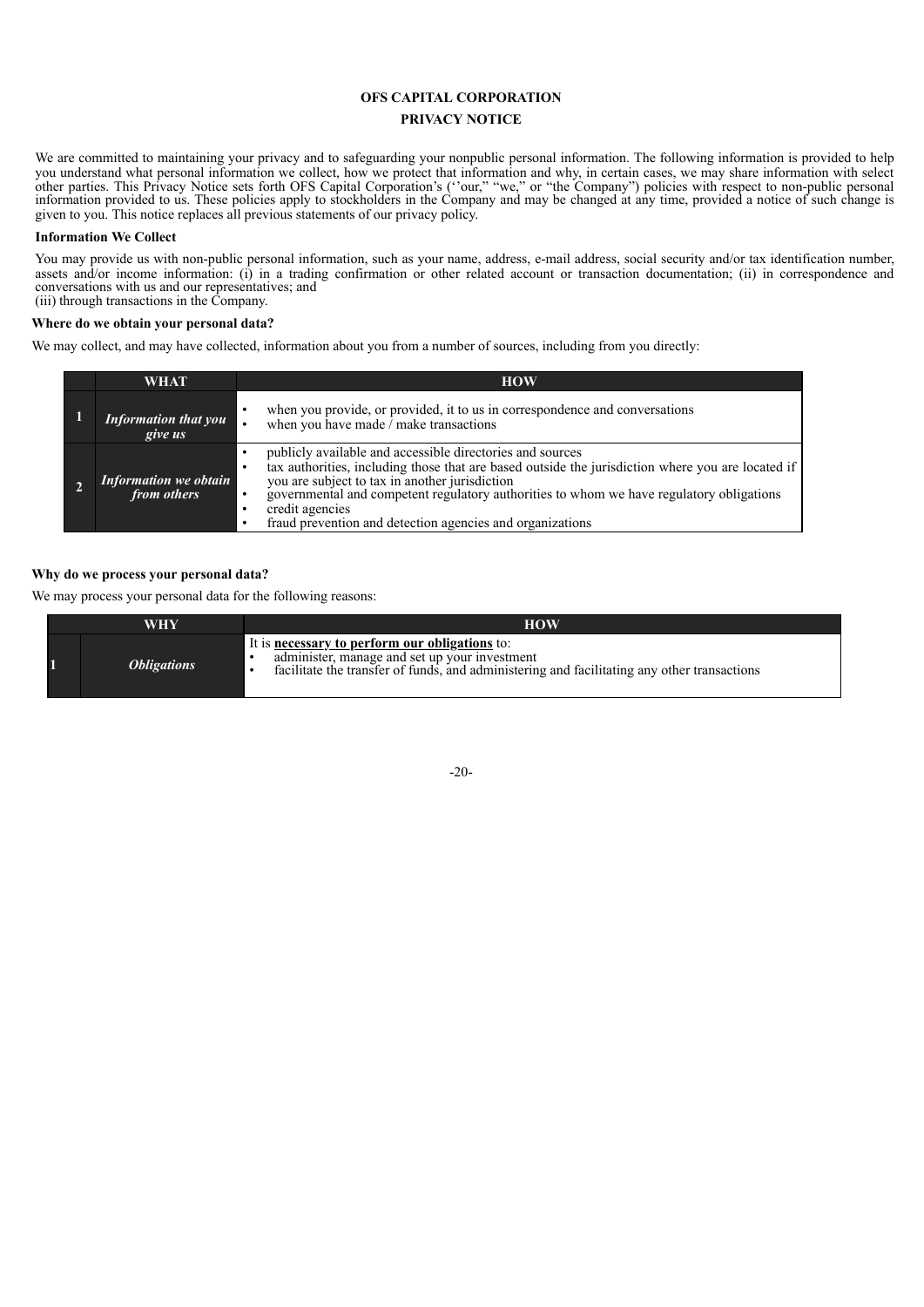|   |                          | For our <b>legitimate interests</b> or those of a third party to:                                                |
|---|--------------------------|------------------------------------------------------------------------------------------------------------------|
|   |                          | address or investigate any complaints, claims, proceedings or disputes                                           |
|   |                          | provide you with, and inform you about, our investment products and services<br>$\bullet$                        |
|   |                          | monitor and improve our relationships with investors<br>$\bullet$                                                |
|   |                          | send direct marketing communications to you<br>$\bullet$                                                         |
|   |                          | comply with applicable regulatory obligations<br>$\bullet$                                                       |
|   |                          | manage our risk and operations<br>$\bullet$                                                                      |
|   |                          | comply with our accounting and tax reporting requirements<br>$\bullet$                                           |
|   |                          | comply with our audit requirements<br>$\bullet$                                                                  |
|   |                          | assist with internal compliance with our policies and process<br>$\bullet$                                       |
|   |                          | ensure appropriate group management and governance<br>$\bullet$                                                  |
|   |                          | keep our internal records<br>$\bullet$                                                                           |
| 3 | Our legitimate interests | prepare reports on incidents / accidents<br>$\bullet$                                                            |
|   |                          | protect our business against fraud, breach of confidence, theft of proprietary materials, and other<br>$\bullet$ |
|   |                          | financial or business crimes (to the extent that this is not required of us by law)                              |
|   |                          | analyze and manage commercial risks<br>$\bullet$                                                                 |
|   |                          | seek professional advice, including legal advice<br>$\bullet$                                                    |
|   |                          | enable any actual or proposed assignee or transferee, participant or sub-participant of the<br>$\bullet$         |
|   |                          | partnership's or our rights or obligations to evaluate proposed transactions                                     |
|   |                          | facilitate business asset transactions involving the Company or related investment vehicles<br>$\bullet$         |
|   |                          | monitor communications to/from us using our systems<br>$\bullet$                                                 |
|   |                          | $\bullet$                                                                                                        |
|   |                          | protect the security and integrity of our IT systems                                                             |
|   |                          | We only rely on these interests where we have considered that, on balance, our legitimate interests are          |
|   |                          |                                                                                                                  |
|   |                          | not overridden by your interests, fundamental rights or freedoms.                                                |

## **How We Share Information We Collect**

We may share any of the non-public personal information collected from our stockholders, or prospective or former stockholders with our affiliates, such as our investment adviser, and to certain service providers such as our accountants, attorneys, auditors, transfer agents and brokers, in each case for our everyday business purposes, such as to facilitate the acceptance and management of your investment or account and our relationship with you, or as otherwise permitted by applicable law. We may also disclose the information we collect:

- 1. *As Authorized –* if you request or authorize disclosure of the information, in each case in accordance with the agreements governing your investment;
- 2. *As required by law –* for example, to cooperate with any government regulators, self-regulatory organization or law enforcement authorities;
- 3. *As otherwise permitted by law* for example, (i) to service providers who maintain, process or service the Company; (ii) in connection with the making, management or disposition of any fund investment; (iii) as otherwise necessary to effect, administer or enforce investment or fund transactions; or (iv) in connection with a sale or other transfer of the Company. We may also share information with attorneys, accountants, other service providers and with persons otherwise acting in a representative or fiduciary capacity on behalf of investors or the fund;

4. To service providers – we may share information with service providers that perform marketing services on our behalf.

We do not, and will not, sell personal data to third parties.

## **Consent and your right to withdraw it**

We do not generally rely on obtaining your consent to process your personal data. If we do, you have the right to withdraw this consent at any time. Please contact us at 1-833-687-3622 or send us an email at  $\frac{\text{privacy}}{\text{logms} + \text{{{cm}}}}$  at any time if you wish to do so.

-21-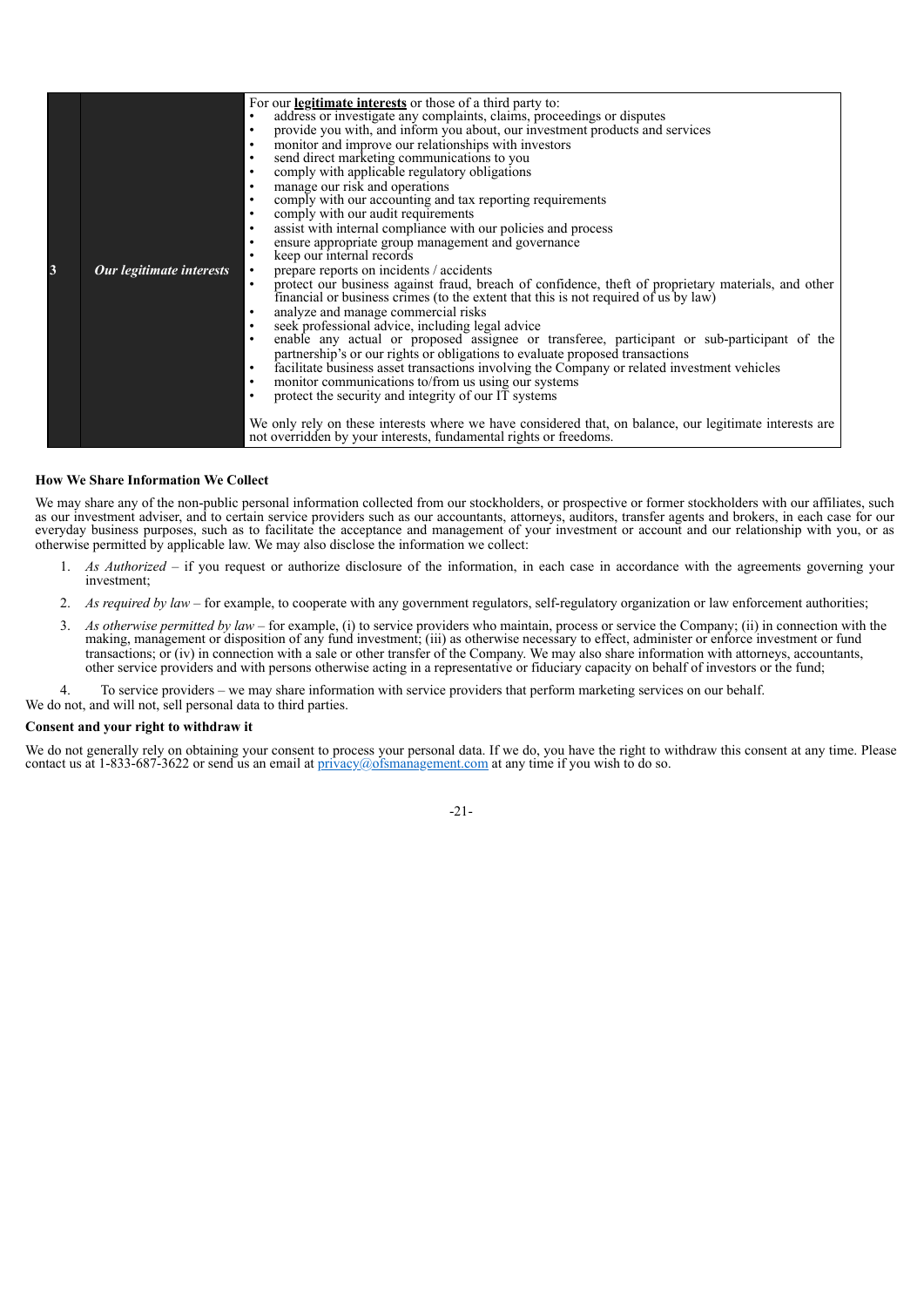## **Personal data from minors**

We do not offer financial services and products to minors and do not intend to collect personal information from children under the age of 16. We follow all local legal requirements with respect to the collection and processing of a minor's personal information.

## **Retention and deletion of your information**

As a general principle, we do not retain your personal data for longer than we need it. We keep your personal data only for as long as it is required by us for our legitimate business purposes, to perform our contractual obligations, or where longer, such longer period as is required by law or regulatory obligations which apply to us. For example, we will generally retain personal information about you throughout the life cycle of any investment you are involved in.

## **Your GDPR rights**

Individuals located in the EU may have certain data protection rights, including:

- the right to access your personal data
- the right to restrict the use of your personal data
- the right to have incomplete or inaccurate data corrected
- the right to ask us to stop processing your personal data
- the right to require us to delete your personal data in some limited circumstances
- the right to request information, with respect to our practices within the 12 months prior to your request, regarding the specific personal data we have collected from you, the sources from which we obtained it, the purposes for which we collected, used and shared the personal data, and the categories of third parties with whom we have shared it.

## You also have a right to object to processing of your personal data where that processing is carried out for our legitimate interest or for direct **marketing.**

You also have the right in some circumstances to request for us to "port" your personal data in a portable, re-usable format to other organizations (where this is possible).

You also have the right to lodge a complaint about the processing of your personal data with your local data protection authority.

You may exercise your right to make these requests/objections by contacting us at 1-833-687-3622 or sending us an email at privacy@ofsmanagement.com at any time if you wish to do so.

## **Your rights under the California Consumer Privacy Act ("CCPA")**

Residents of California may have certain data protection rights under CCPA relating to certain personal information, including:

- the right to disclosure of personal data collected and processed;
- the right to "opt-out" of personal data to be sold; and
- the right to require us to delete your personal data in some limited circumstances.

Nonpublic information of individual consumer investors is subject to the Gramm-Leach-Bliley Act and the disclosures in the main section of this notice.

## *Your Right to Request Disclosure of Information We Collect and Share about You*

If you are a California resident, the CCPA grants you the right to request certain information about our practices with respect to personal information. In particular, you can request the following:

- 1. The categories of your personal information that we've collected.<br>2. The specific pieces of your personal information that we've collected.
- 2. The specific pieces of your personal information that we've collected.<br>3. The categories of sources from which we collected personal information
- 3. The categories of sources from which we collected personal information.<br>4. The business or commercial purposes for which we collected personal in
- 4. The business or commercial purposes for which we collected personal information.<br>5. The categories of third parties with which we shared personal information
- The categories of third parties with which we shared personal information.

-22-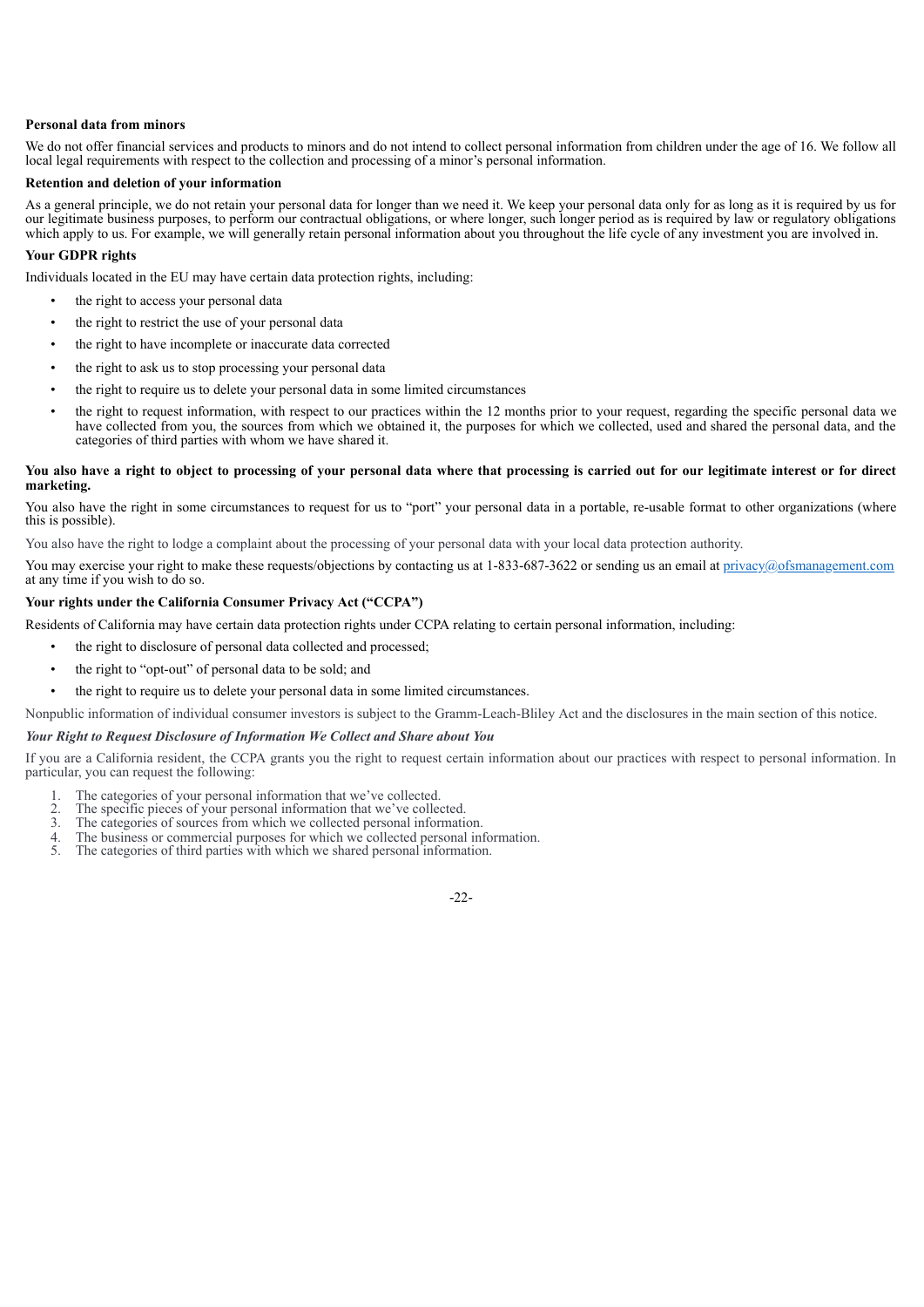You can submit a request to us for the following additional information regarding the categories of personal information that we've shared with service providers who provide services for us, like processing your bill.

To exercise your CCPA rights with request to this information, contact us at 1-833-687-3622 or send us an email at

privacy@ofsmanagement.com at any time.

## *Your Right to Request the Deletion of Personal Information*

Upon your request, we will delete the personal information we have collected about you, except for situations when that information is necessary for us to: provide you with a product or service that you requested; perform a contract we entered into with you; maintain the functionality or security of our systems; comply with or exercise rights provided by the law; or use the information internally in ways that are compatible with the context in which you provided the information to us, or that are reasonably aligned with your expectations based on your relationship with us.

To exercise your right to request the deletion of your personal information, please contact us at 1-833-687-3622 or sending us an email at privacy@ofsmanagement.com at any time if you wish to do so.

## *Your Right to Ask Us Not to Sell Your Personal Information*

We do not, and will not, sell your personal information.

### *Our Support for the Exercise of Your Data Rights*

We are committed to providing you control over your personal information. If you exercise any of these rights explained in this section of the Privacy Policy, we will not disadvantage you. You will not be denied or charged different prices or rates for goods or services or provided a different level or quality of goods or services.

### *How We Will Handle a Request to Exercise Your Rights*

For requests for access or deletion, we will first acknowledge receipt of your request. We will provide a substantive response to your request as soon as we can, generally within 45 days from when we receive your request, although we may be allowed to take longer to process your request under certain circumstances. If we expect your request is going to take us longer than normal to fulfil, we'll let you know.

When you make a request to access or delete your personal information, we will take steps to verify your identity. These steps may include asking you for personal information, such as your name, address, or other information we maintain about you. If we are unable to verify your identity with the degree of certainty required, we will not be able to respond to the request. We will notify you to explain the basis of the denial.

You may also designate an authorized agent to submit requests on your behalf. If you do so, you will be required to verify your identity by providing us with certain personal information as described above. Additionally, we will also require that you provide the agent with written permission to act on your behalf, and we will deny the request if the agent is unable to submit proof to us that you have authorized them to act on your behalf.

You may exercise your right to make these requests/objections by contacting us at 1-833-687-3622 or sending us an email at privacy@ofsmanagement.com at any time if you wish to do so. These requests for disclosure are generally free.

We may not, and will not, discriminate against any California Consumer who exercises his/her rights as set forth in this policy.

## **Concerns or queries**

We take your concerns very seriously. We encourage you to bring to our attention any concerns you may have about our processing your personal data.

This Privacy Notice was drafted with simplicity and clarity in mind. We are, of course, happy to provide any further information or explanation needed. Our contact details are below.

## **Safeguards and Compliance**

Except as permitted by law, we require all non-affiliated third-party service providers to whom we disclose non-public personal information about our customers to enter into confidentiality agreements with us.

We implement and maintain reasonable security appropriate to the nature of the personal information that we collect, use, retain, transfer or otherwise process, and will take reasonable steps to protect your personal data against loss or theft, as well as from unauthorized access, disclosure, copying, use or modification, regardless of the format in which it is held. While we are committed to developing, implementing, maintaining, monitoring and updating a reasonable information security program, unfortunately, no data transmission over the Internet or any wireless network can be guaranteed to be 100% secure. Data security incidents and breaches can occur due to vulnerabilities, criminal exploits

-23-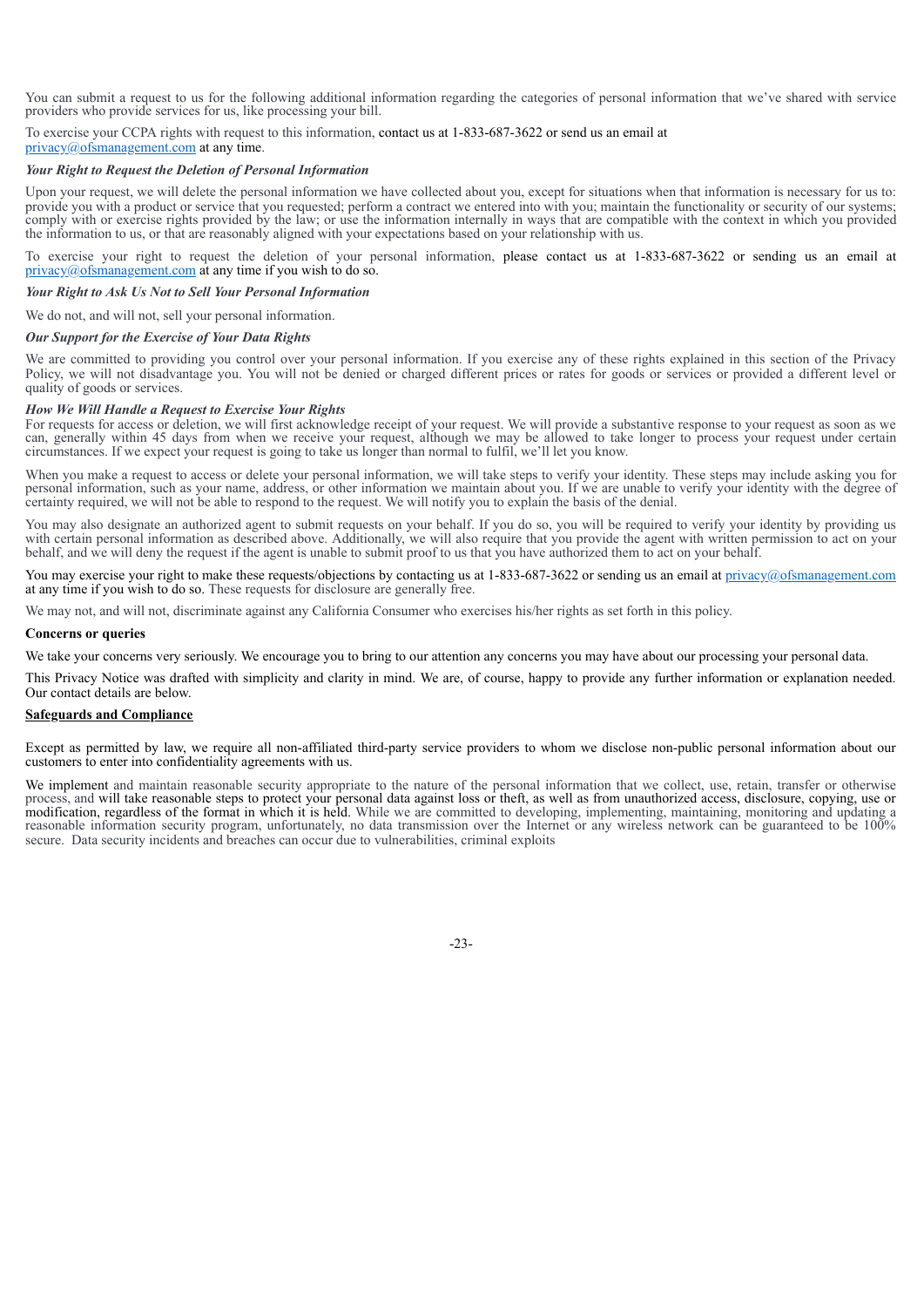or other factors that cannot reasonably be prevented. Accordingly, while our reasonable security program is designed to manage data security risks and thus help prevent data security incidents and breaches, it cannot be assumed that the occurrence of any given incident or breach results from our failure to implement and maintain reasonable security. As a result, while we strive to protect your personal information, you acknowledge that: (a) there are security and privacy limitations of the Internet which are beyond our control; (b) the security, integrity, and privacy of any and all information and data exchanged between you and us through the website cannot be guaranteed; and (c) any such information and data may be viewed or tampered with in transit by a third party.

If you have any questions regarding this policy or the treatment of your non-public personal information, please contact us at 1-833-687-3622 or send us an email at privacy@ofsmanagement.com.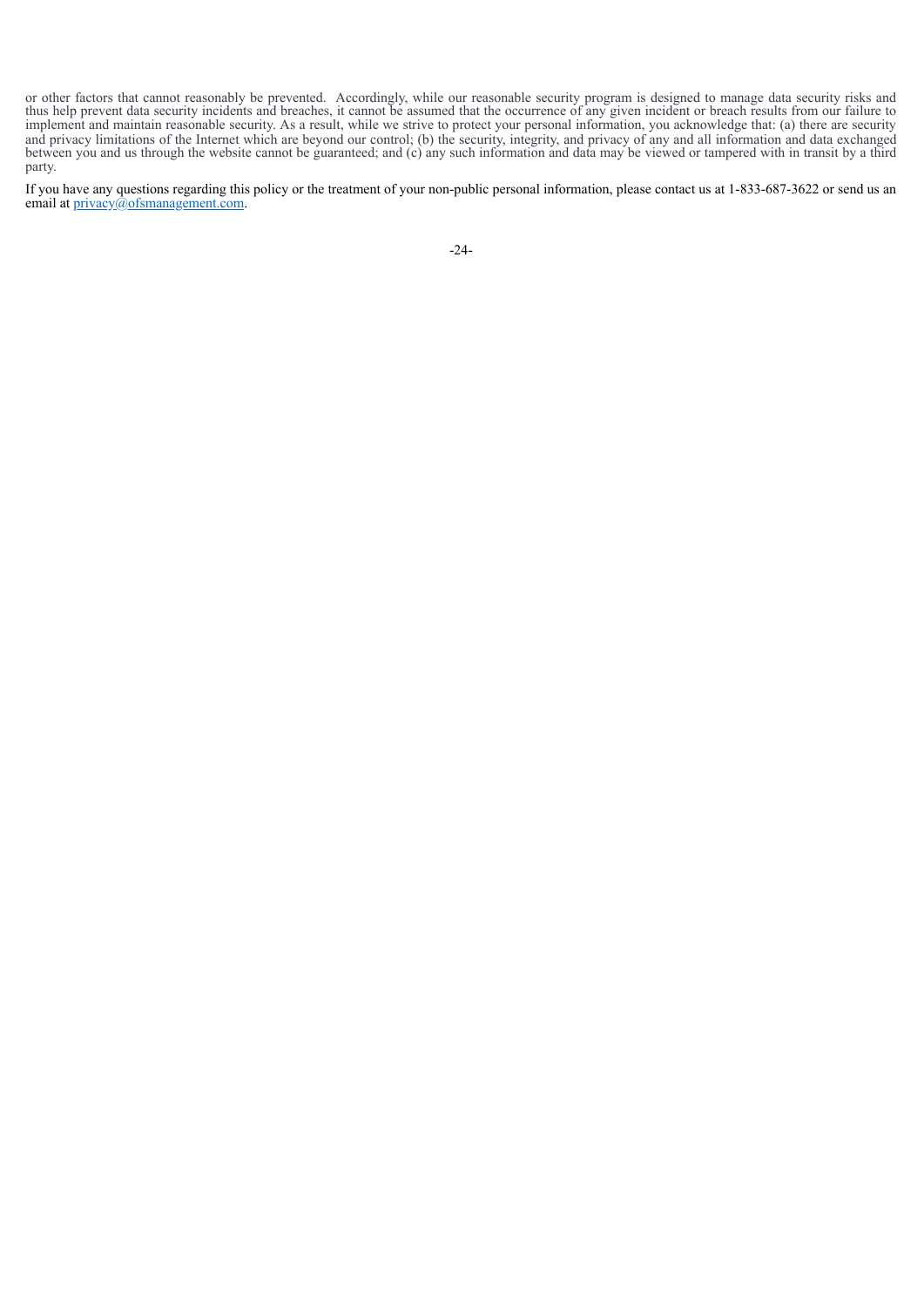The Notice and Proxy Statement are available at *www.proxyvote.com*.

# **THIS PROXY IS SOLICITED ON BEHALF OF THE BOARD OF DIRECTORS OF OFS CAPITAL CORPORATION FOR THE SPECIAL MEETING OF STOCKHOLDERS TO BE HELD ON JUNE 8, 2022**

The undersigned, revoking all prior proxies, hereby appoints Tod K. Reichert and Ross Teune as proxies, each with the power to appoint his substitute, and hereby authorizes each of them to represent and vote, as designated on the reverse side, all shares of common stock of OFS Capital Corporation held of record by the undersigned on April 13, 2022 at the Special Meeting of Stockholders to be held on June 8, 2022 at 11:00 a.m., local time, at 10 South Wacker Drive, 25th Floor, Chicago, Illinois 60606, and any adjournments or postponements thereof. The undersigned hereby directs Messrs. Reichert and Teune to vote in accordance with their best judgment on any matters which may properly come before the Special Meeting, all as indicated in the Notice of Special Meeting, receipt of which is hereby acknowledged, and to act on the matters set forth in such Notice as specified by the undersigned.

THIS PROXY, WHEN PROPERLY EXECUTED, WILL BE VOTED AS DIRECTED. IF NO DIRECTION IS GIVEN WITH RESPECT TO A **PARTICULAR PROPOSAL, THIS PROXY WILL BE VOTED FOR PROPOSAL 1 AND, IN THE DISCRETION OF MESSRS. REICHERT AND TEUNE, ON ANY OTHER ITEMS THAT MAY PROPERLY COME BEFORE THE SPECIAL MEETING. ATTENDANCE OF THE UNDERSIGNED AT THE SPECIAL MEETING OR AT ANY ADJOURNMENT OR POSTPONEMENT THEREOF WILL NOT BE DEEMED TO REVOKE THE PROXY UNLESS THE UNDERSIGNED REVOKES THIS PROXY IN WRITING.**

**(Continued and to be signed on the reverse side)**